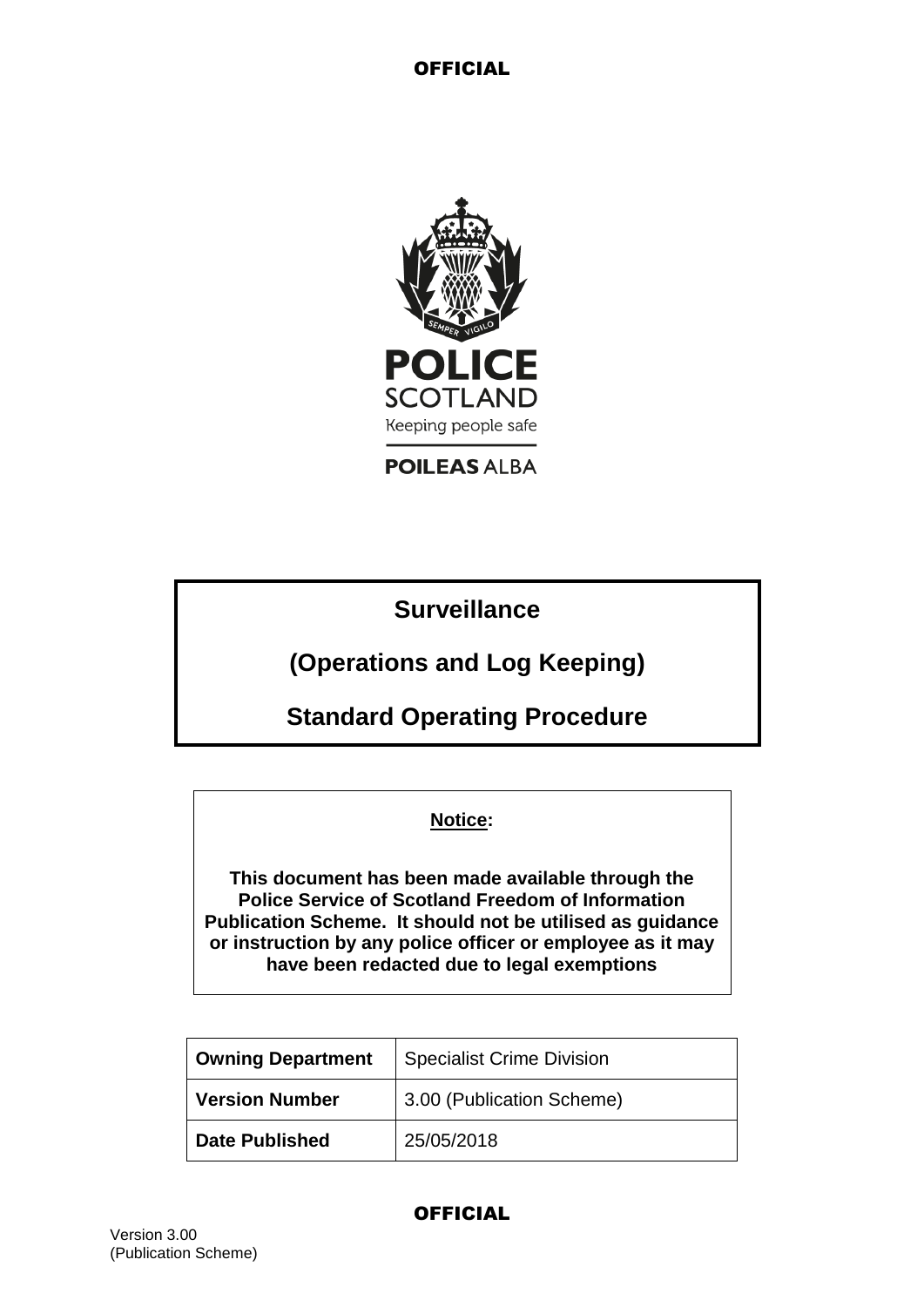# **Compliance Record**

| <b>Equality and Human Rights Impact Assessment (EqHRIA)</b><br>Date Completed / Reviewed: | 05/03/2018 |
|-------------------------------------------------------------------------------------------|------------|
| <b>Information Management Compliant:</b>                                                  | Yes        |
| <b>Health and Safety Compliant:</b>                                                       | Yes        |
| <b>Publication Scheme Compliant:</b>                                                      | Yes        |

# **Version Control Table**

| <b>Version</b> | <b>History of Amendments</b>                                                                                                                                                                                                                                                                                        | <b>Approval Date</b> |
|----------------|---------------------------------------------------------------------------------------------------------------------------------------------------------------------------------------------------------------------------------------------------------------------------------------------------------------------|----------------------|
| 1.00           | <b>Initial Approved Version</b>                                                                                                                                                                                                                                                                                     | 11/11/2013           |
| 2.00           | Numerous changes as a result of ongoing review to<br>Nationalise Log Keeping. Changes in relation to<br>terminology/process. Approved National process,<br>changes made in relation to a Nationally agreed<br>standard. Full review of document with minor changes<br>to all areas, grammatical changes throughout. | 05/03/2018           |
| 3.00           | Updated to reflect changes in data protection legislation                                                                                                                                                                                                                                                           | 24/05/2018           |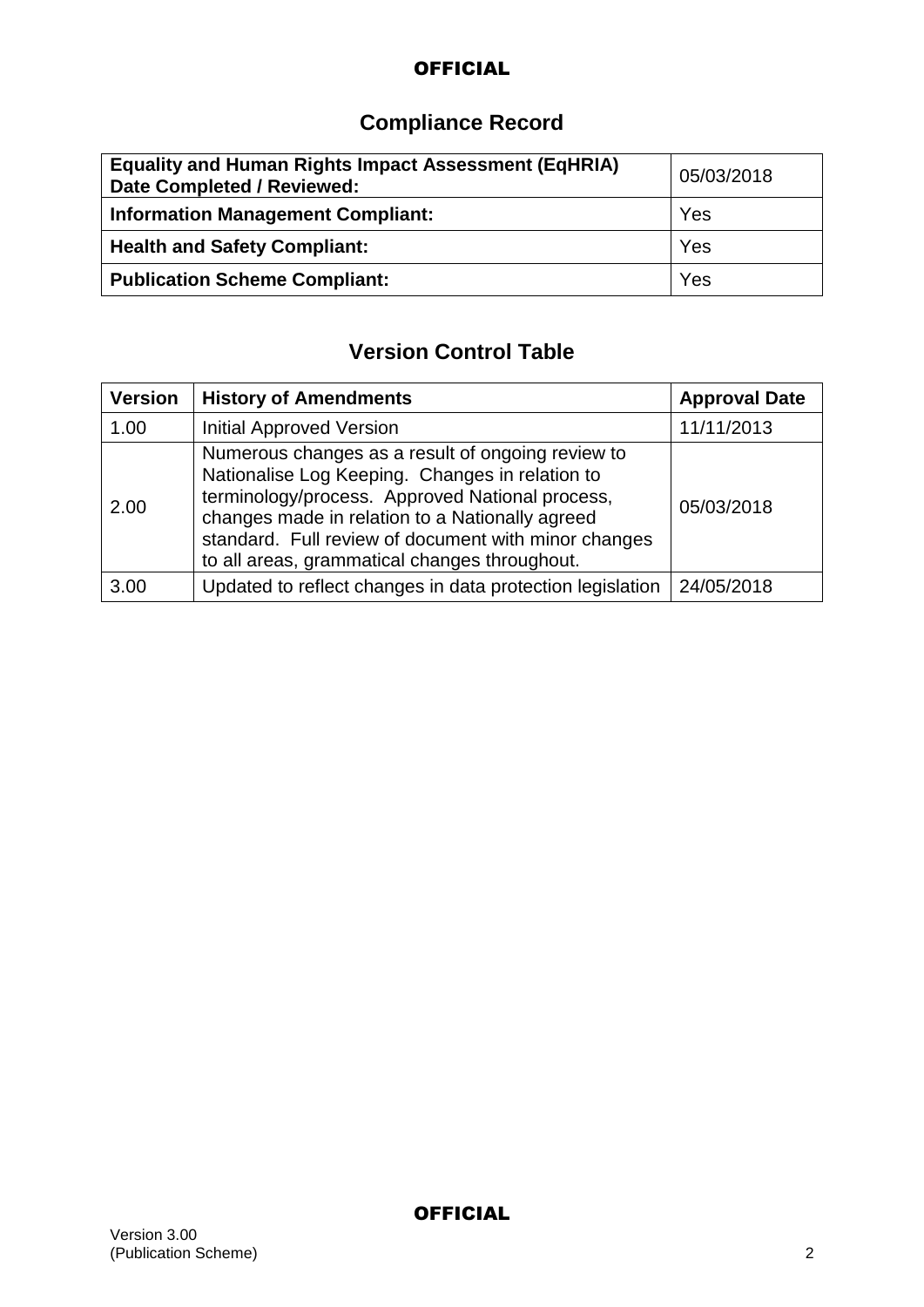# **Contents**

- 1. Purpose
- 2. Surveillance Log Keeping
	- 2.1 Introduction
	- 2.2 Issue
	- 2.3 General Guidance
	- 2.4 Format
	- 2.5 Completion of the log
- 3. Debrief of Surveillance Log
- 4. Control and Storage
- 5. Observation Posts
- 6. Mobile Phone/ Electronic Device Usage
- 7. Technical Surveillance
- 8. Protection of Tactics
- 9. Surveillance Statements
	- 9.1 General Guidance
	- 9.2 Precognitions
	- 9.3 Surveillance Evidence at Court
	- 9.4 Evidence of Identification
	- 9.5 Sensitive Aspects of Surveillance
- 10. Productions
- 11. Disclosure
- 12. Surveillance Management Record
- 13. Surveillance Compromise

# **Appendices**

| Appendix 'A' List of Associated Legislation         |
|-----------------------------------------------------|
| Appendix 'B' List of Associated Reference Documents |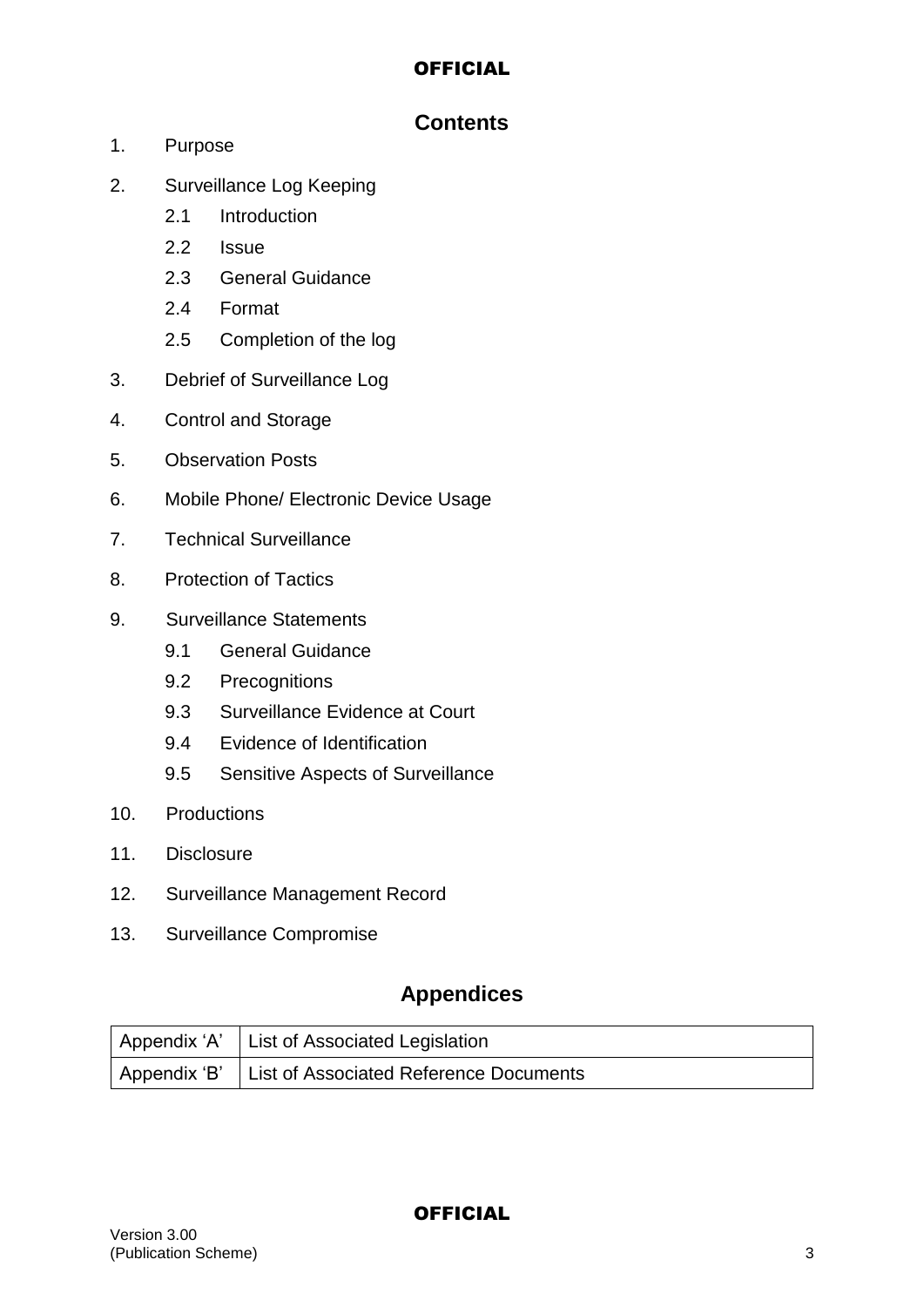# **1. Purpose**

- 1.1 This Standard Operating Procedure (SOP) supports the Police Service of Scotland, hereafter referred to as Police Scotland, Policy (or policies) for  $-$ 
	- Issue, storage, control and retention of Surveillance Logs
	- General guidance, format and completion of a surveillance log
	- Protection of tactics and intelligence
	- Surveillance evidence at court
	- Authority / Productions / Disclosure
- 1.2 This SOP ensures that Police Scotland conducts Surveillance Operations and Log Keeping procedures nationally, in accordance with the law. It sets out the core aspects of Surveillance log keeping and the impact on data recording and retention. It should be regarded as an introduction to the Scottish Executive Covert Surveillance Code of Practice and guidance.
- 1.3 Directed surveillance carried out by officers of Police Scotland will be in full compliance with the relevant guidelines and best practice on all aspects of surveillance. This SOP relates to Surveillance Log keeping and should be read in conjunction with the Directed Surveillance, Intrusive Surveillance and Property Interference SOP.
- 1.4 There have been many developments and guidelines implemented which have placed an increased demand on Police Scotland, particularly in relation to disclosure and the European Convention on Human Rights (ECHR). The conduct of such covert surveillance in accordance with the relevant legislation ensures compliance with the Human Rights Act 1998 and the principles of the ECHR. The legislation provides a basis for conducting covert surveillance and care must be taken to ensure that surveillance logs are compiled and comply with the legislation.
- 1.5 Covert surveillance is an important tool in the investigation of crime. It can take many forms, such as conventional surveillance through to the deployment of sophisticated electronic equipment. These standard operating procedures seek to ensure that all involved in the application of such tactics are aware of how these methods are protected and how to document this within the surveillance log.
- 1.6 The primary aim of this SOP is to ensure that when carrying out directed surveillance and completing surveillance logs, officers of Police Scotland are doing so in accordance with the law, thereby ensuring the protection of the resultant evidence from successful challenges in court. All Police Scotland officers involved in covert surveillance must be conversant with this SOP and the relevant legislation.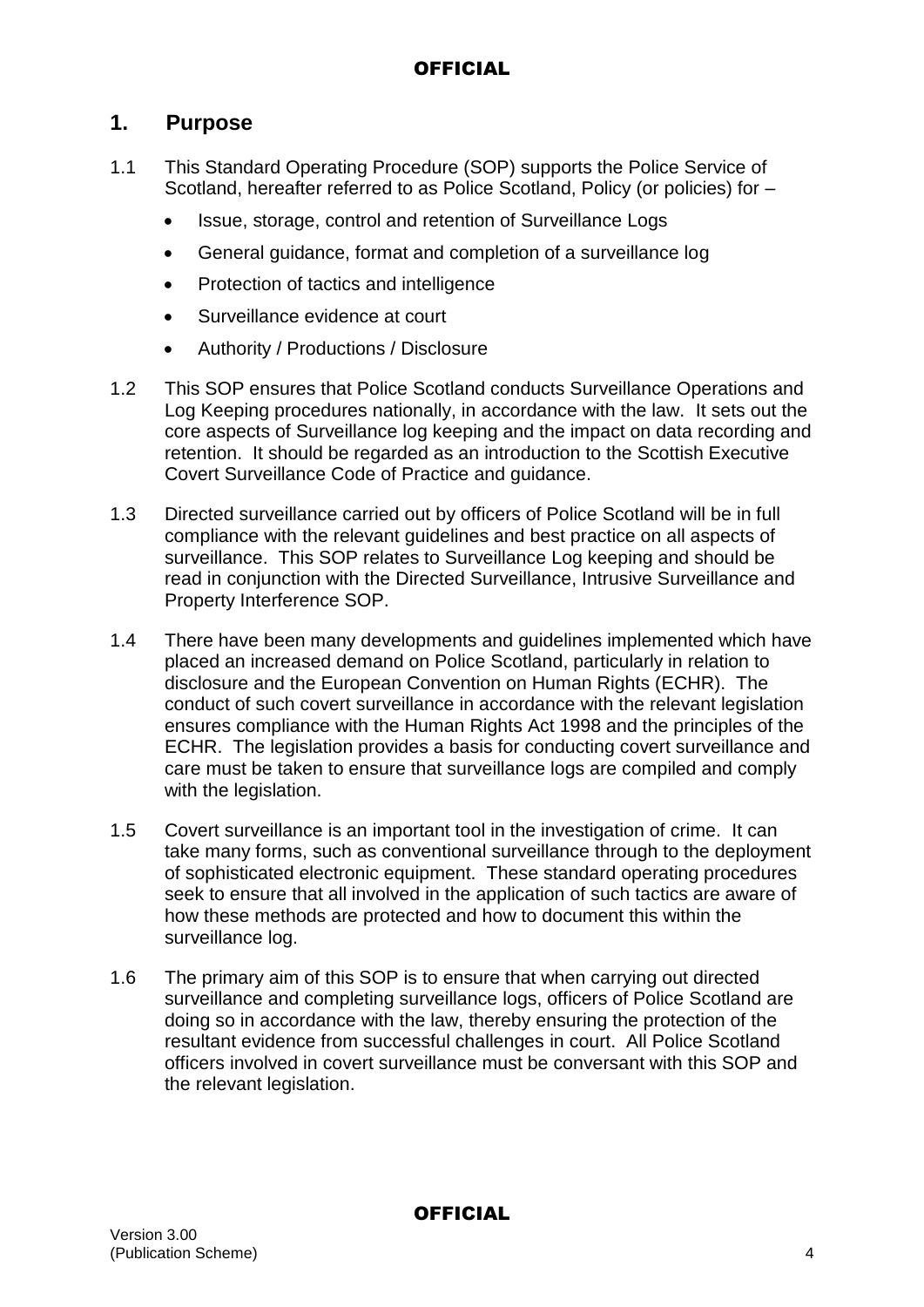- 1.7 The accepted operating procedures must retain an element of flexibility that will allow Police Scotland to adapt and accept new and more efficient practices, whilst also taking full cognisance of new case law and legal interpretations provided by the Office of the Surveillance Commissioners (OSC).
- 1.8 All officers performing Directed Surveillance must have a full understanding of the legal basis on which they do so, they must have an appreciation of the legislation which allows surveillance to be carried out and have knowledge of what is authorised. Officers should also be trained to the required standard, i.e. Successful completion of the National Surveillance Course and/or the National Observation Team Course.
- 1.9 Part II of the Regulation of Investigatory Powers (Scotland) Act 2000 regulates the use of Directed Surveillance, which may be defined as:

**"Pre-planned covert observations that are carried out for the purpose of a specific investigation or operation in such a manner that is likely to result in the obtaining of private information about any person, whether or not that person is, or becomes a subject of the operation".**

- 1.10 Pre-planned covert observations that are carried out in relation to anything taking place on any residential premises or in any private vehicle, and involves the presence of an individual on the premises or in the vehicle is classified as Intrusive Surveillance which is subject to a different application and authorisation processes.
- 1.11 **Information has been removed due to its content being exempt in terms of the Freedom of Information (Scotland) Act 2002, Section 35, Law Enforcement.**

# **2. Surveillance Log keeping**

### **2.1 Introduction**

2.1.1 The surveillance log is a contemporaneous record of events detailing, actions and movements of a subject(s) as witnessed by a surveillance operative(s) during a surveillance tour of duty.

#### 2.1.2 **Information has been removed due to its content being exempt in terms of the Freedom of Information (Scotland) Act 2002, Section 35, Law Enforcement.**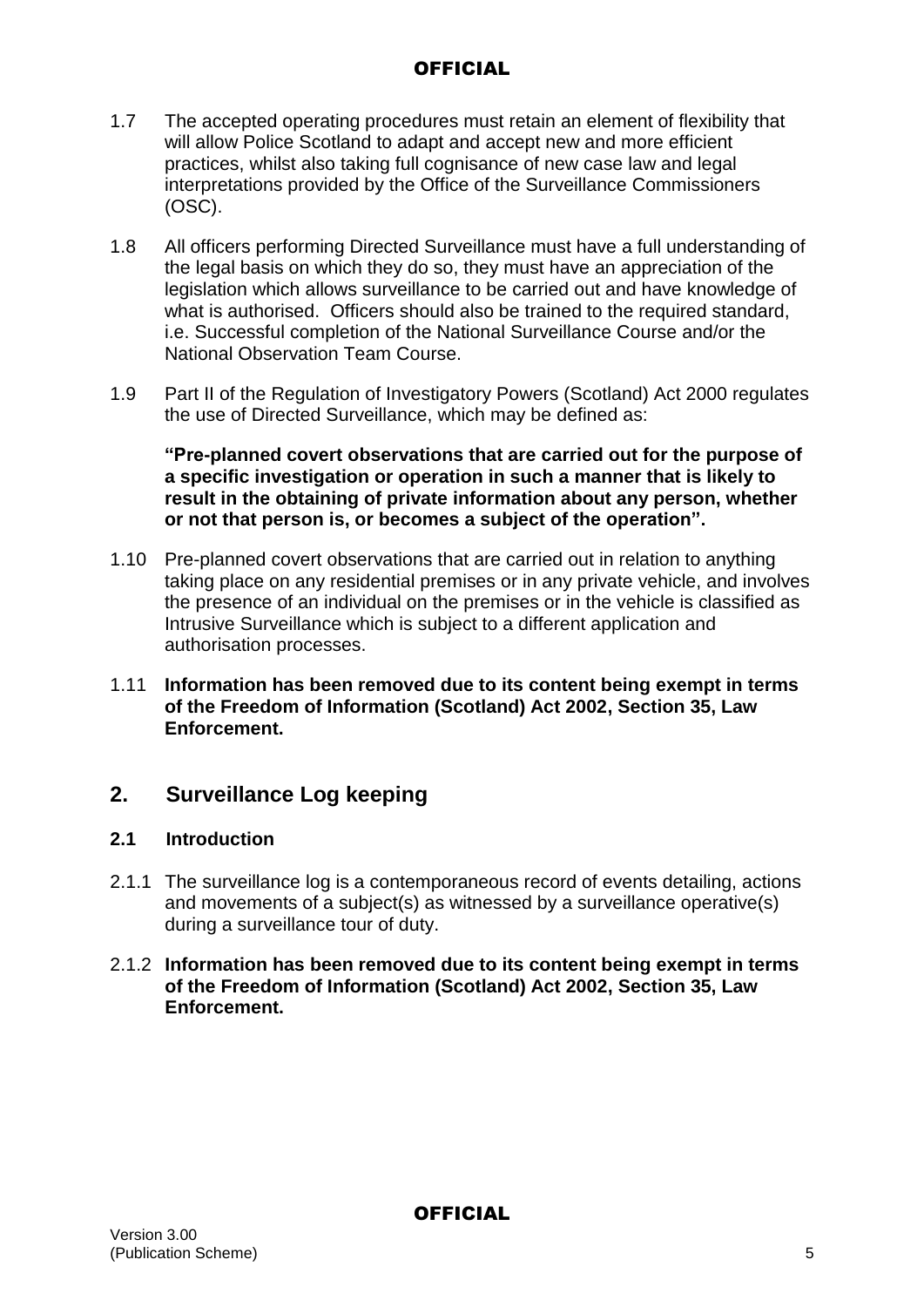- 2.1.3 A surveillance log is not a police issue notebook and should only be used to detail observations whilst conducting surveillance. Police issue notebooks will be used for detentions/arrests etc. and should be carried by officers whilst conducting surveillance.
- 2.1.4 Although neither the police issue notebook nor the surveillance log are necessarily productions in any criminal proceedings; the Procurator Fiscal will ordinarily instruct that surveillance logs be lodged as Crown productions in Solemn Procedure cases.
- 2.1.5 A surveillance log must be completed by a nominated log keeper(s) who is a member of staff tasked with completing the record of surveillance within the log. Surveillance logs should be completed by surveillance operatives who have knowledge of log keeping procedures. They must be comfortable and competent with the law surrounding the use of surveillance and logs; issues raised through disclosure or when presenting evidence at court from surveillance logs; the directives for the issue, use, control and storage of logs; and how to complete surveillance logs in order to achieve the least possible exposure of surveillance methodology and sensitive policing methods without compromising the integrity of the evidence subsequently produced. It is common practice that the first surveillance officer to give evidence is more often than not the surveillance log keeper. It is accepted that the log keeper may be an inexperienced member of the team; if this is the case then the operational commander should ensure that the log keeper has the support and assistance of an experienced surveillance operative, who is competent with the log keeping process.
- 2.1.6 The log keeper is responsible for the surveillance log in its entirety; they must take ownership of the log, ensuring that it is completed in full. The log keeper must ensure the contents of the log are correct, the de-brief is completed correctly and that all officers who require to sign the log do so correctly. They must also ensure that the log is filed / stored accordingly once completed.

### **2.2 Issue**

- 2.2.1 The issue, movement and storage of a surveillance log are ultimately the responsibility of the Surveillance Record System Supervisor who should be a member of staff not below the rank of Inspector. The Inspector must take overall responsibility for the surveillance record system. It is understood and accepted that the Inspector is more than likely to delegate the issue, movement and storage to a Sergeant or on occasion a Constable who will ensure the daily running of such procedures are adhered to.
- 2.2.2 It is accepted that there are various systems and styles adopted by departments and teams, however, all systems / styles must evidence an audit trail in relation to the storage and retention of these documents.
- 2.2.3 The movements of a surveillance log must be detailed with the Surveillance Log Register, which is a register for recording the issue of the log, the allocated log keeper(s) details and the movements of surveillance logs. It is common practice that a nominated officer(s) will issue surveillance logs each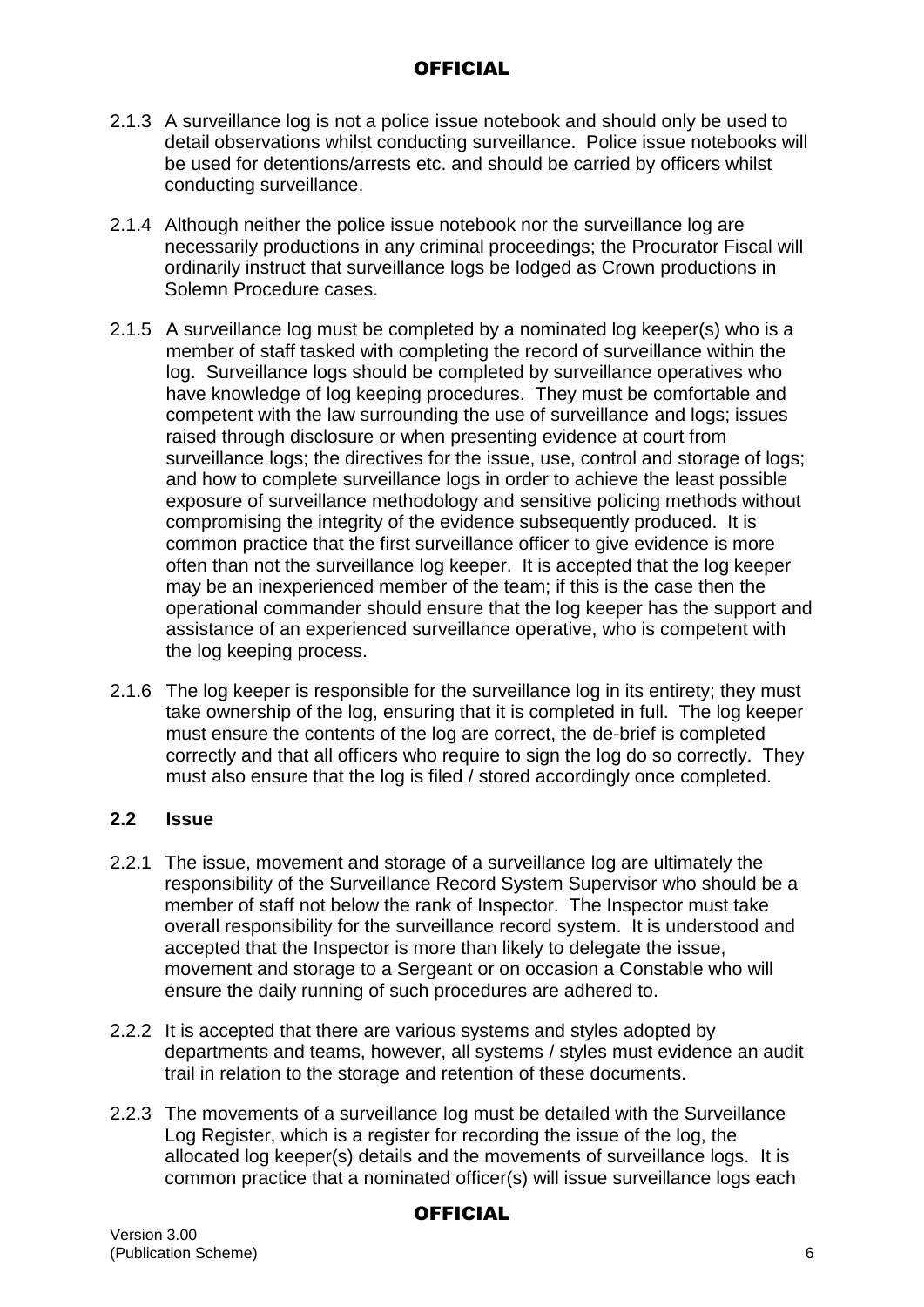day and these will be issued to the log keeper(s) and the registers **must** be updated at the time of issue. It is best practice to allocate a nominated officer to have overall responsibility for log keeping procedures with regards to the allocation of the logs and the storage procedures.

2.2.4 On returning to the station/office, surveillance logs will be completed accordingly and stored as per the surveillance record system supervisor's guidelines. Logs should be stored chronologically (in date order). (It is accepted that this may not always be possible).

#### **2.3 General Guidance**

- 2.3.1 Prior to deploying on surveillance, logs will be issued to the designated log keeper(s). The log keeper(s) will take the surveillance log(s) with them when deployed and take responsibility for the log(s) until they are completed and filed accordingly. Consideration should be given to the person(s) allocated the role of log keeping. If there is an opportunity to give that responsibility to a person deployed within a static Observation Post or similar, then this opportunity should be taken.
- 2.3.2 Each log will refer only to the authorised operation in which operatives are briefed. Should the Operational Commander instruct that observations are to conclude and recommence elsewhere on another operation, officers must be briefed again and the log keeper(s) will be instructed to commence a new log.
- 2.3.3 It is now a common occurrence to continue observations from one team's tour of duty to another's. This is managed by means of handing control and observations to another surveillance team. Each team will carry their own logs. Each surveillance log, as per the SOP will read as a 'stand-alone log'. There will be **no** reference to continuation of observations from another team within the surveillance log. This will be detailed in the Surveillance Management Record by the Operational Commander. Log keepers must ensure that the handover of observations from one log to another is done and document at the same time, i.e. observations are concluded in one log and commenced in the other at the same time to ensure continuity.
- 2.3.4 It should be noted that Authorised Professional Practice for Covert Surveillance states that operatives should not re-deploy on a further surveillance tour of duty before the log is de-briefed. However, it is accepted that this may not be operationally or geographically practical. A surveillance log **must** however be de-briefed at the earliest opportunity. It is good practice to ensure that a surveillance log is de-briefed on returning to the station/office on completion of the surveillance tour of duty. This will allow all officers to be present and ensure that the log is de-briefed and completed accordingly. Logs cannot be completed and stored until the de-brief process has been carried out. Best evidence will come from logs being de-brief and discussed as close to the completion of those observations as possible. The surveillance supervisor, which is likely to be a Sergeant, should ensure that this practice is adhered to.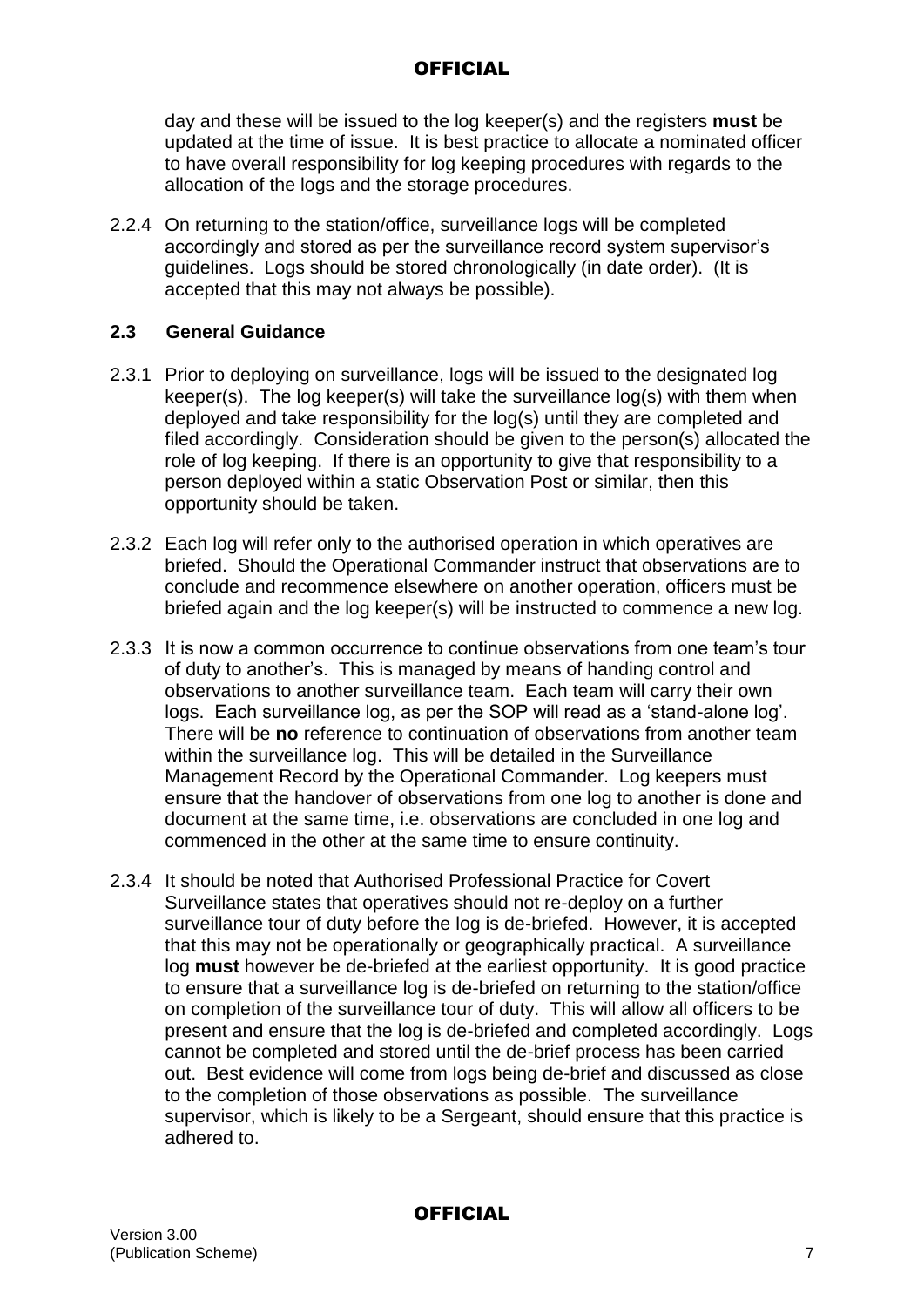2.3.5 The Operational Commander may also instruct that observations are to conclude to allow observations to begin on a different subject under the same operation. The Operational Commander will determine whether the same log will continue with reference being made that the subject has changed, or whether a new log will be commenced.

2.3.6 – 2.3.16 - **Information has been removed due to its content being exempt in terms of the Freedom of Information (Scotland) Act 2002, Section 35, Law Enforcement.**

- 2.3.17 Two teams may also come together at the same time, i.e. both arrive at a location at the same time, and therefore no team was settled with control. On this occasion the operational Commanders should communicate and decide which team will take primacy / control. The procedure will continue as above with regards to the log etc.
- 2.3.18 A flexible approach to each scenario is required with Operational Commanders controlling the situation as it arises, giving clear instructions to the team(s). If the meeting are pre-planned then a devised plan can be introduced during the briefing. Impromptu meeting must be managed by Operational Commanders as soon as possible. Control is a priority, the tactics as above should be passed once control is gained and the subject(s) are settled.

#### 2.3.19 **Information has been removed due to its content being exempt in terms of the Freedom of Information (Scotland) Act 2002, Section 35, Law Enforcement.**

2.3.20 It is imperative that officers ensure that the integrity of the surveillance log cannot be compromised under any circumstances. There should be no misleading information contained within the log. The log, once completed should be clear, concise and easy to understand by person's out-with the organisation. For example, members of a jury should fully understand the wording of a surveillance log as it should refer to a detailed description of the actions and movements of a subject of surveillance. There will be no reference to surveillance glossary, or abbreviations, as these are only understood by practitioners. There will be no reference made to words such as 'possibly', 'may', maybe' or 'believed to be'. These words infer it is the thoughts of the officer as opposed to what is actually happening.

### **2.4 Format**

#### 2.4.1 **Information has been removed due to its content being exempt in terms of the Freedom of Information (Scotland) Act 2002, Section 35, Law Enforcement.**

- 2.4.2 A surveillance log must be constructed in the following format;
	- Completed only by a competent member of the surveillance team
	- The surveillance log must be a bound book containing secure consecutively numbered pages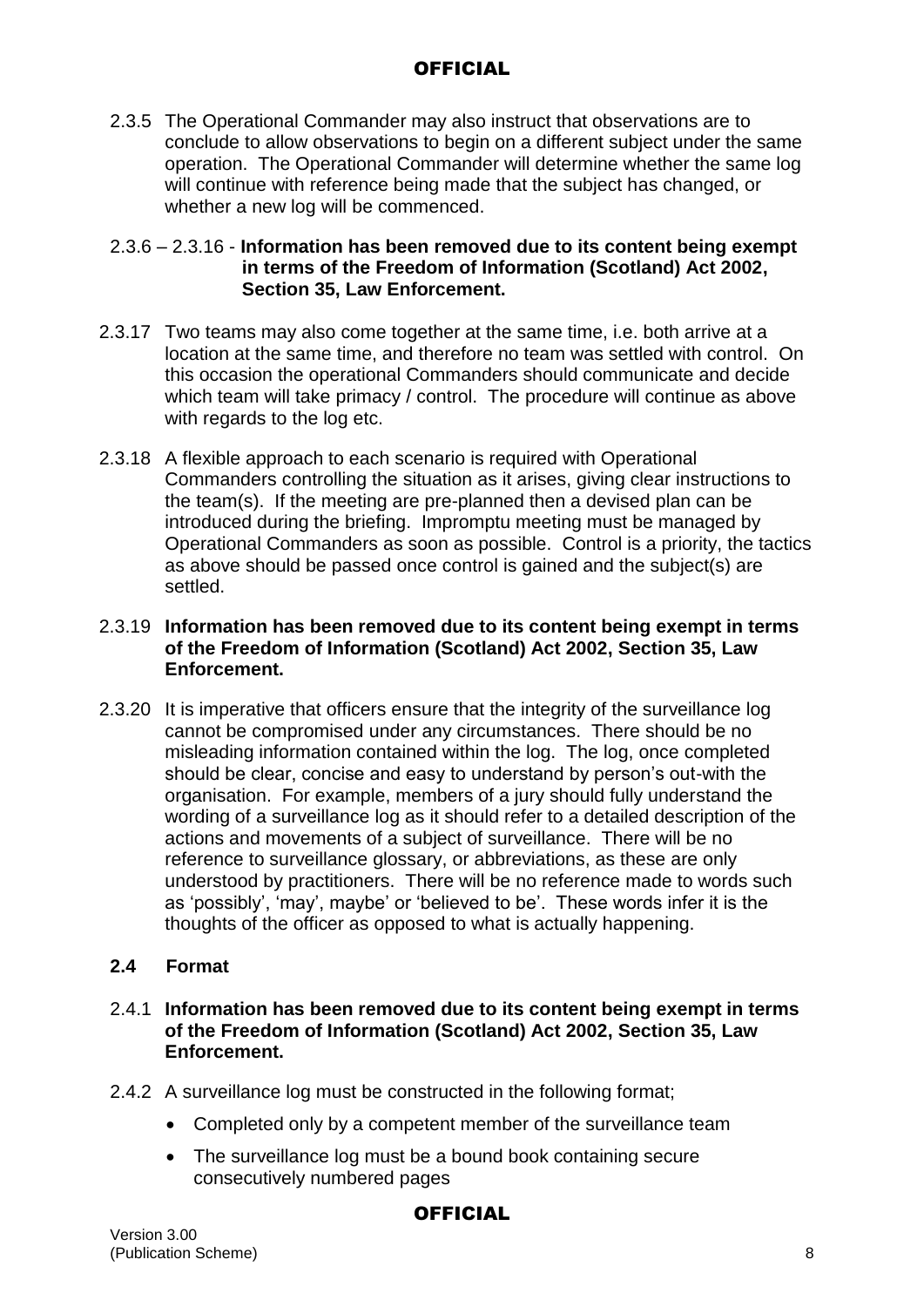- The outer cover should make no reference to the police or mention that the document is a surveillance log
- A unique serial number should be printed on each page
- The Government Protective Marking Scheme (GPMS) must be applied appropriately
- Page one of the log must contain a section for the Operation name, Subject (Forename/Surname), Date and Surveillance Authority Number
- The foot of each page will have a section for log keepers signature and supervisors signature
- All pages will be in the format detailing columns for time/call sign, details of observations and witnessing officers initials

### **2.5 Completion of Log**

- 2.5.1 The surveillance log will
	- Be completed in BLACK ink
	- Use only the spaces provided for writing
	- Have no writing omitted or erased so that it is then unreadable
	- Contain cross-through of words which have been written in error, ensuring that the error remains readable. The error will be initialled by the log keeper, followed by the correct entry.
	- Contain no blank spaces. Incomplete lines will be crossed through as per a police issue notebook.
	- Have pages which are accidentally missed, damaged or otherwise, will **not** be discarded. They will be crossed through and initialled by the log keeper with an explanation.
	- Be written in plain English, making no reference to surveillance glossary, with **no** use of abbreviations.
	- The log keeper must ensure that the surveillance log is legible. It is not their personal issue notebook and must be clear to any person reading the document. Officers may have to print the details within the log if it is unreadable. Other officers may be required to read entries from a surveillance log when giving evidence in court.
	- The taking of contemporaneous notes during surveillance can be difficult; officers must not write in short hand. Officers should detail what is happening as best as they can, additional information can be included at a later time with further detail/descriptions being added at the de-brief etc.
- 2.5.2 The name of the Operation, Subject, Date and the Directed Surveillance Authority number will be recorded on page 1.
- 2.5.3 The log keeper will record the time the log is started in column 1, their call sign will be endorsed in column 2. In column 3 they will sign on as log keeper as follows;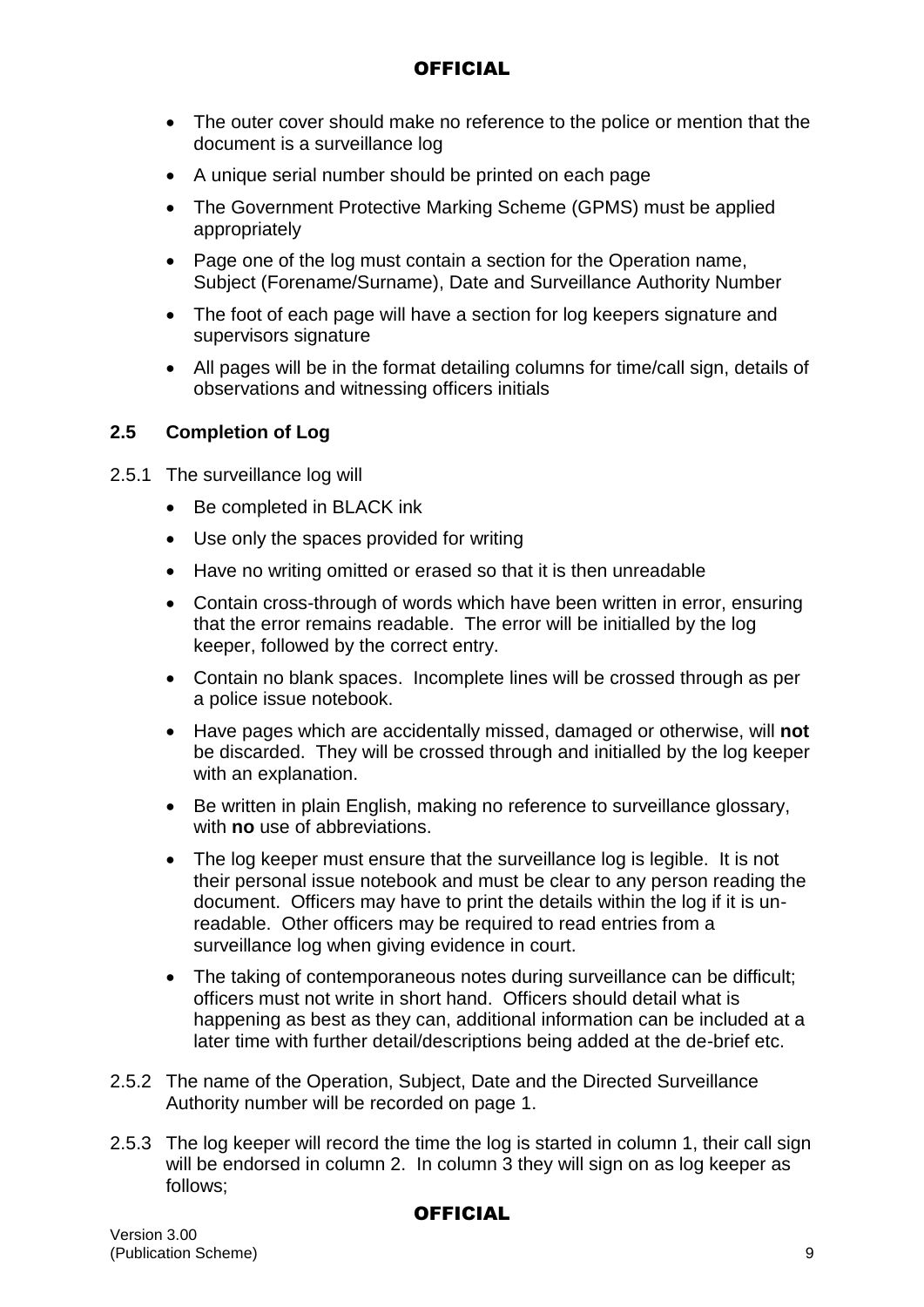**"I L. Moffat sign on as log keeper for Operation Magic (log keeper then endorses their signature). The subject of surveillance is Joseph Bloggs."**

- 2.5.4 NB: The log keeper endorses their signature as they are stating that they 'sign' on as log keeper, and must therefore ensure they endorse their signature.
- 2.5.5 There is no requirement for dates of birth, the subjects name is sufficient; unless there are persons with the same name (see section 2.5.8).
- 2.5.6 The subject of observations may not be a person who is identified; it can be an unidentified person, premises, object, vehicle or location. There are a number of ways to endorse the log dependant on the varying circumstances, for example;

**The subject is a known individual whose details are known to police and can therefore be named –**

**"I L. Moffat sign on as log keeper for Operation Magic (log keeper then endorses their signature). The subject of surveillance is Joseph Bloggs."**

- 2.5.7 2.5.11 **Information has been removed due to its content being exempt in terms of the Freedom of Information (Scotland) Act 2002, Section 35, Law Enforcement.**
- 2.5.12 Entries thereafter will be timed in the relevant column; reference will be made to the call sign of the person(s) making the observations (this should only be the call sign, there is no need for any further information written in this section, there should be no reference to names). The log keeper will then detail the observations communicated to them within the surveillance log. It is important that the log keeper writes the entry in plain English as opposed to scribing the commentary passed on the radio.

#### 2.6 - 2.11.8 **Information has been removed due to its content being exempt in terms of the Freedom of Information (Scotland) Act 2002, Section 35, Law Enforcement.**

#### **2.12 Structure of Surveillance Log**

- 2.12.1 The surveillance log should be written in the present tense, as if providing live commentary of what is happening. It should be precise and unambiguous.
- 2.12.2 There will be no reference made to words such as 'possibly', 'may', maybe' or 'believed to be'. These words infer it is the thoughts of the officer as opposed to what is actually happening. If it is unclear due to a lack of commentary, use of tones etc. it should be understood that it is the responsibility of the log keeper to seek clarification. The relevant details should be noted in the log at the first available opportunity. Delayed messages can be detailed within the log during a deployment, it is not necessary to wait until the de-brief.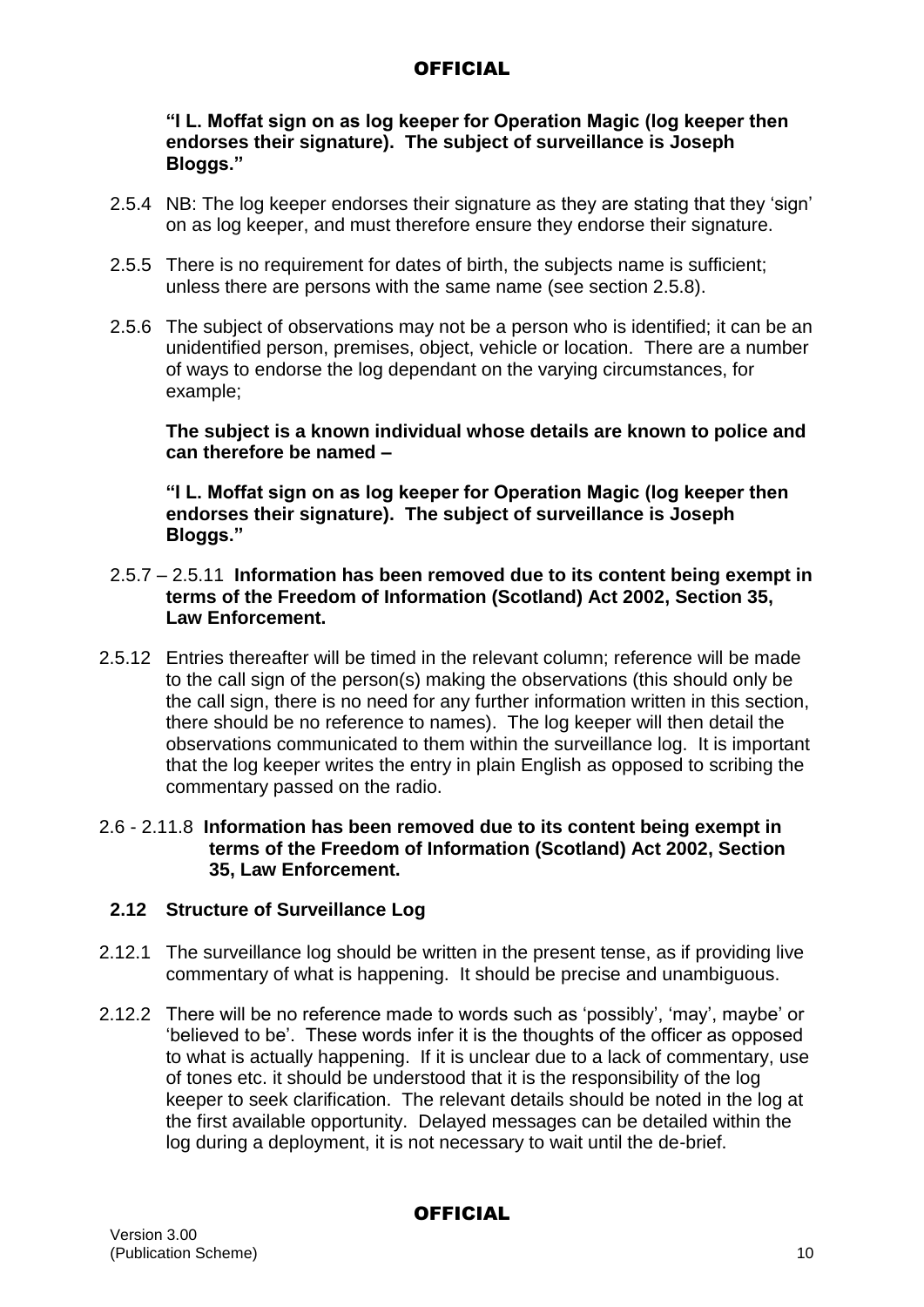- 2.12.3 **Information has been removed due to its content being exempt in terms of the Freedom of Information (Scotland) Act 2002, Section 35, Law Enforcement.**
- 2.12.4 **Information has been removed due to its content being exempt in terms of the Freedom of Information (Scotland) Act 2002, Section 35, Law Enforcement.**
- 2.12.5 It is accepted that log keeping responsibilities will on occasion be shared by officers throughout the deployment. Should it be necessary to hand over the responsibility to another officer, the new log keeper must document this within the log. This should be done as follows; '**I L. Moffat sign on as log keeper**' (officer will endorse their signature after this statement). The log process will then continue as normal. There is no requirement for log keepers to 'sign off' as log keepers.
- 2.12.6 When all pages of a surveillance log are used but observations have not yet concluded, the log keeper should simply start a new log (preferably the next sequential log number which they should have with them). They should again sign on as log keeper and ensure that the details at the top of the log are endorsed (Operation/Subject etc.). The log keeper should sign on as normal.
- 2.12.7 The log keeper must record the time and location of any loss of control of the subject of surveillance. This will be explained on the radio as it happens using glossary/commentary, however, the log keeper must ensure that this is recorded clearly, in plain English, with reference to street names etc.

#### 2.12.8 – 3.2 **Information has been removed due to its content being exempt in terms of the Freedom of Information (Scotland) Act 2002, Section 35, Law Enforcement.**

### **3.3 Process of the Debrief**

3.3.1 The log keeper will endorse the log with the date (only if done on a different date from the observations) and time in which the de-brief commences. There will be no reference to the location of the de-brief, the team who are debriefing, officers who are not present or any other irrelevant information. This information will be detailed in the SMR only. The log entry should simply state;

### **"De-brief commenced"**

- 3.3.2 The log keeper will then read through the content of the Surveillance Log, entry by entry, ensuring that the log is an accurate account of the observations referred to. Each entry should be read out in full, verbatim. Log keepers should ensure that what is written is what is read out in full.
- 3.3.3 **Corrections and additions -** When it is ascertained that a log entry is incorrect, or there is additional information to add to that entry the log keeper will provide the opportunity for officers to expand on log entries. This process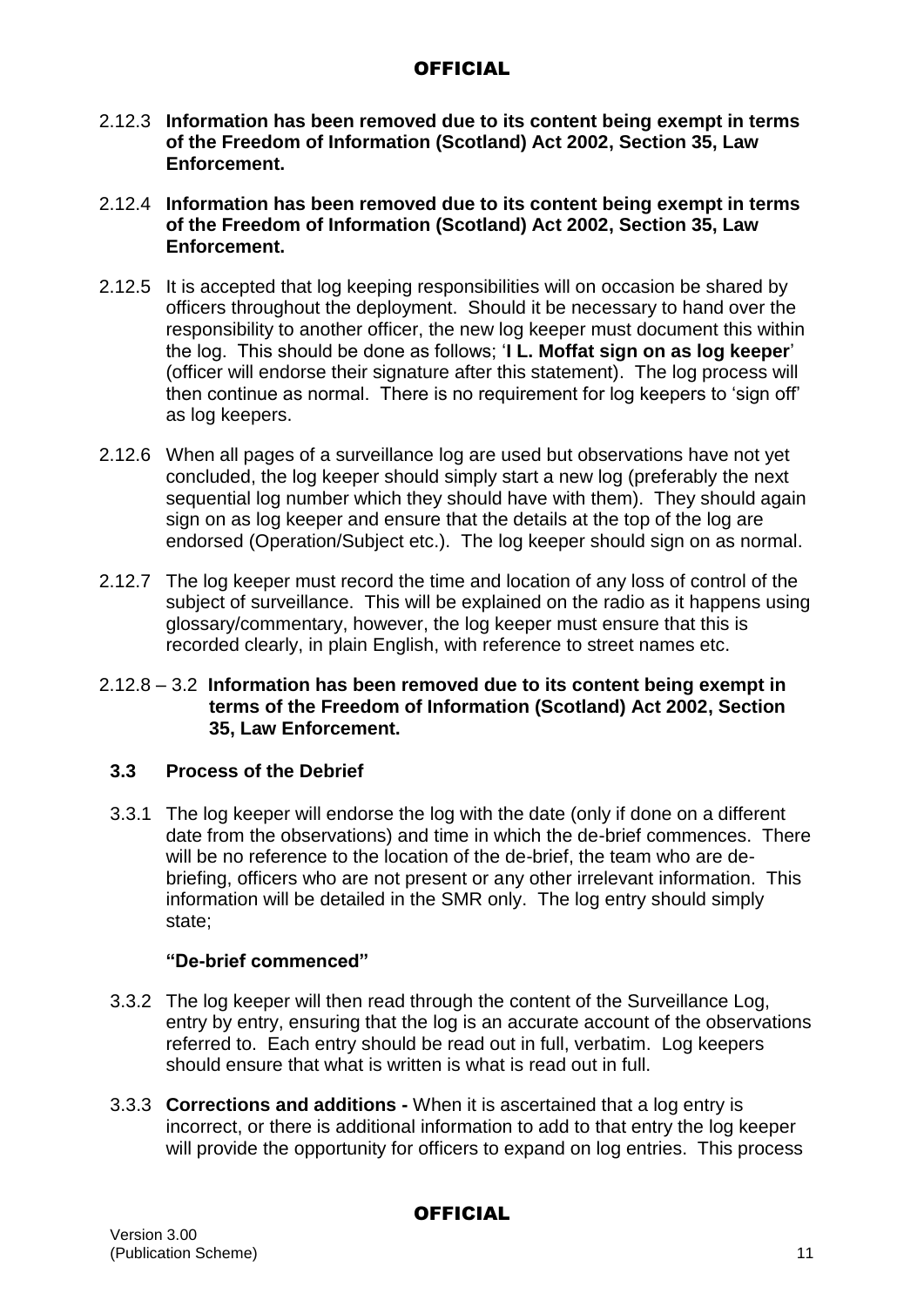should not be rushed, the de-brief is an essential element of a surveillance deployment. Corrections and additions will be titled within the log as follows;

"Corrections and Additions"

**or**

"No corrections or Additions"

- 3.3.4 The corrections and additions will be made at the end of the log by the witnessing officer; they will be cross-referenced to the main log by means of continuous alphabetical notations in the margin at the appropriate entry/time. The correct information will then be contained at the end of the log by means of an amendment. Additions should be made when an entry can contain more information. This is often the case when due to operational reasons information could not be passed to the log keeper. For example, full descriptions of persons. Additions provide the opportunity to expand and fully detail an entry. **A credible log will more than likely contain corrections and additions.**
- 3.3.5 When making corrections and additions officers should be handed the log at the time and write their entry/amendment. The officer will note the alphabetical notation in the margin. That officer should then read their entry at the de-brief and return the log to the log keeper who will continue with the debrief process. This will ensure that the log is read in full and all persons present are aware of the corrections and additions. These entries will run concurrent with the de-brief.
- 3.3.6 Every entry, when accepted as a true and accurate version of events will be initialled by the witnessing officer(s). **Witnessing officers will initial the entry on the right hand column and will do so at the end of the entry (last line of that entry)**. Witnesses must ensure that they can speak to the whole entry before initialling it. If they only speak to partial information contained within that entry then they should not be initialling the entry. They should include an addition to the log, detailing their partial observation as opposed to speaking to an entry which they have only part witnessed. They will then sign the addition. This addition should be cross referred to the main entry as previously stated using continuous alphabetical referencing.
- 3.3.7 If an event is witnessed by a number of officers then each officer must ensure that they initial that entry, despite the call sign. There is no limit to how many officers can and should sign an entry. It is important with reference to Operational statements that all witnesses sign the entries they can speak to.

### 3.3.8 **Information has been removed due to its content being exempt in terms of the Freedom of Information (Scotland) Act 2002, Section 35, Law Enforcement.**

3.3.9 On completion of the de-brief, once all entries are verified as correct and the relevant corrections and additions are made, the following entry will be made in the log book;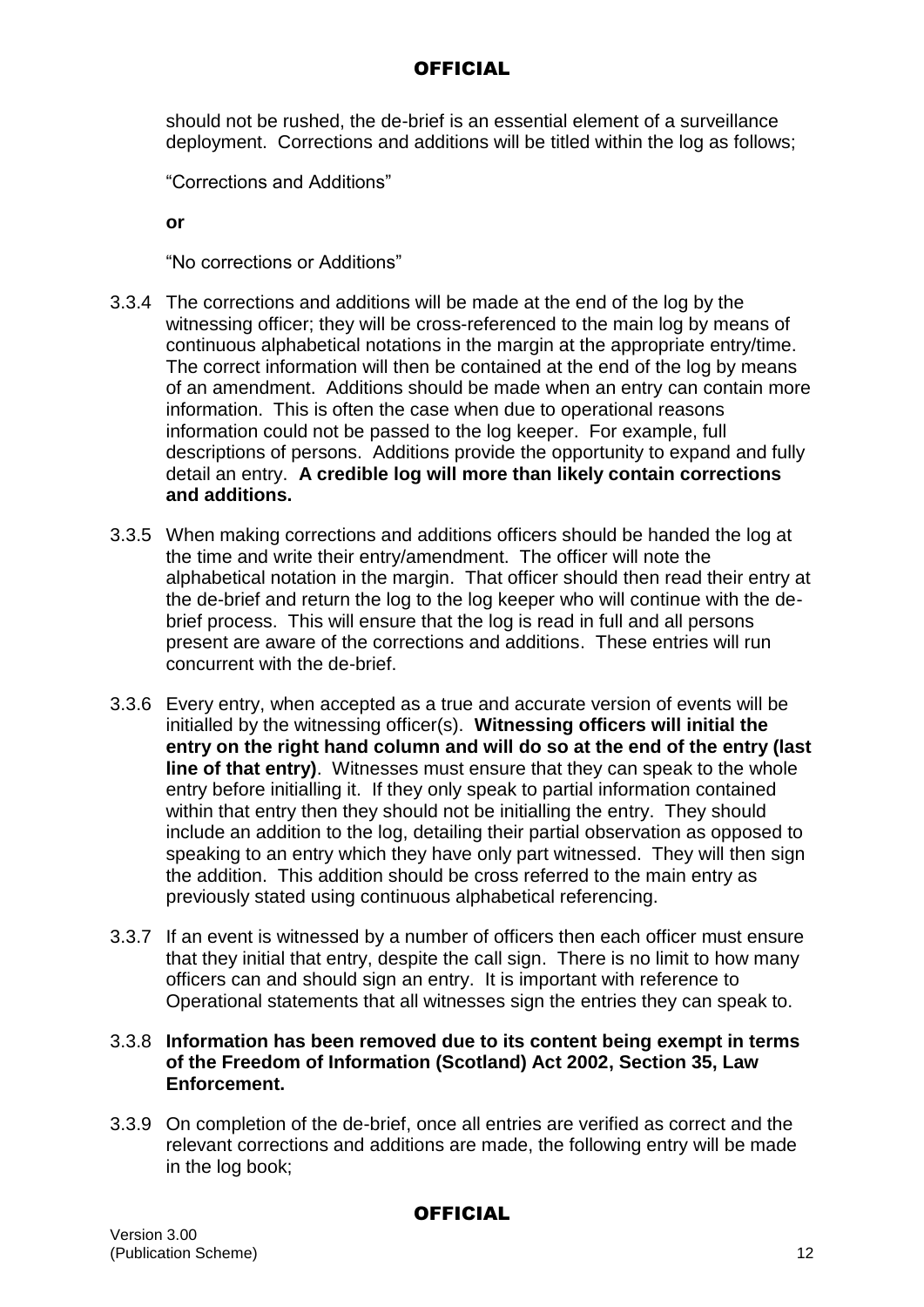#### **''The following officers may seek to use this document as a means of recollecting their observations''**

- 3.3.10 There will thereafter be a list of all officers who will require to use the surveillance log book evidentially. Officer's names will be written in the format; the initial of their forename followed by their complete surname. For example, 'D Wright'. This should be written in the format as the officers appear within the log, chronological order detailing each officer as they feature throughout the log.
- 3.3.11 There will be no reference to forenames, rank, gender or surveillance function within the Surveillance Log. The log will then be endorsed with the following entry;

### **"De-brief concluded".**

3.3.12 **Officers not present at de-brief –** When an officer is not present at the debrief they must be given the opportunity to view the Surveillance Log regardless of whether they have observations contained within the log. They may wish to corroborate an entry or add information to the log. If they have no need or reason to make any reference to the Surveillance Log then there is **no** need to have them endorse the log or list them within the list of officers. The officer will simply endorse the SMR (section 2.5). For example, if an officer has no observations and therefore does not require to be included in the log at all, once they have read the log when self-debriefing then they will endorse the SMR only.

There may be occasions whereby officers not present at the de-brief will identify errors and require to make a de-brief note etc. When an officer has entries within the log and they are listed then they must endorse the log stating that they have self-debriefed the log. The officers will note the time and date and endorse the log as follows;

#### **"I D. Wright have self-de-briefed this log and make the following correction and/or additions…………….(officer will then record any corrections and additions they wish to make)" (officer will initial this entry)**

- 3.3.13 Within this section the officer should, if required, include corrections and additions and will again cross reference them to the entries within the log. The officer must also ensure they sign their name within the list of officers and initial the last column.
- 3.3.14 When all absent officers have had the opportunity to self-de-brief and endorse the log then the log is complete. Once complete, the final process for the log keeper is to 'Z' line the last page, thus ensuring that no further entries can be made. This should only be done once the log keeper is satisfied that no further information is required. The log will then be handed to the supervising officer for endorsement.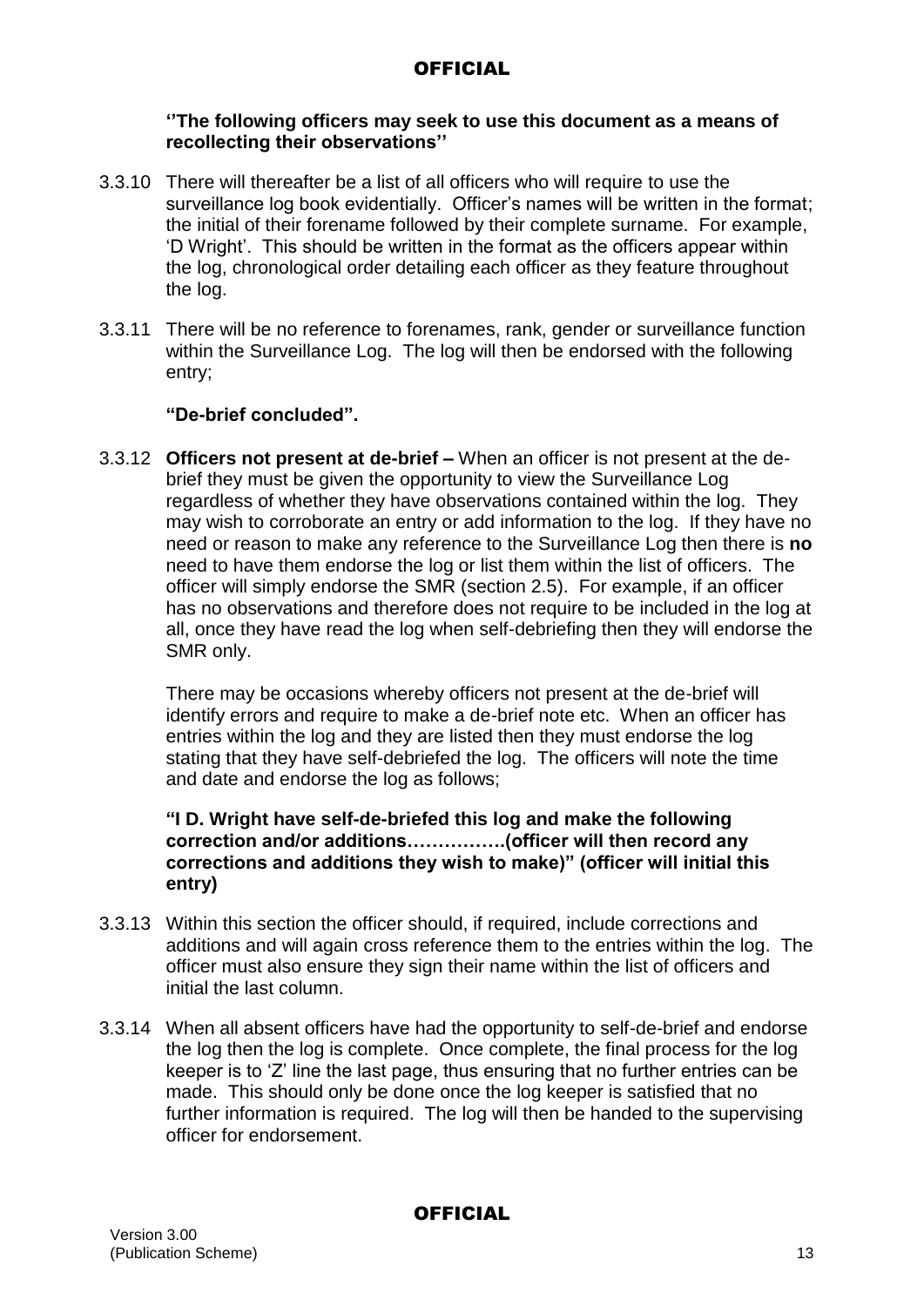3.3.15 The supervising officer should be present at the de-brief and must ensure that the de-brief is carried out correctly. The supervisor will, once the log is completed, check and sign the bottom of each page. The supervising officer must ensure that the format of the log is correct, there are no blank spaces and that all entries are signed. The supervisor will ensure they do this even if they were not involved in the surveillance.

# **4. Control and Storage**

- 4.1 The control and storage of a surveillance log are also the responsibility of the Surveillance Record System Supervisor. The movement of surveillance logs should be recorded in a manner which proves authenticity and provides a transparent audit trail. All Surveillance Logs will be cross-referenced to the relevant Surveillance Management Record. The issuing of these documents will also be detailed within the relevant registers.
- 4.2 It is accepted that Surveillance teams have different methods of issue, control and storage of these documents. Each team should however ensure that the relevant registers are maintained and the documents are secured within a secure location. This is documented within the SOP at section 2.2.1.
- 4.3 It is accepted that officers who issue the Surveillance Logs may be of the rank of Constable. There may be more than one log issued at one time, this allowing for observations to continue into a second log when the first log is completed etc. Unused Surveillance Logs must be returned for storage and re-registered. Officers should use the logs in numerical order where possible. Subsequent re-issue of logs must be recorded.
- 4.4 On receipt of the completed log (in its entirety), the Surveillance Record System Supervisor or nominated officer will record its use and receipt same within the register. The log will be stored in the secure location and log register should thereafter identify the movements of that log if requested by a Fiscal etc. This section of the register should contain as much information as possible. Any authorised parties taking possession of a Surveillance Log will sign a Police Scotland production receipt.
- 4.5 The College of Policing, Authorised Professional Practice states "Surveillance Logs should not be photocopied. If for any reason logs are required to be photocopied this must be done under the authorisation of the SIO. Supervisors should document the photocopying of Logs, which will be done in agreement with the Surveillance Record System Supervisor and must adhere with Disclosure procedures.
- 4.6 Data Protection Act 2018 requires that personal data should be kept for no longer than necessary for the purpose for which the authorisation was acquired. Surveillance product should be subject to regular reviews, and disposed of where appropriate. Surveillance product should be managed and archived on a regular basis with regular audits. Operatives should refer to the Record Retention SOP for policy on retention of surveillance logs.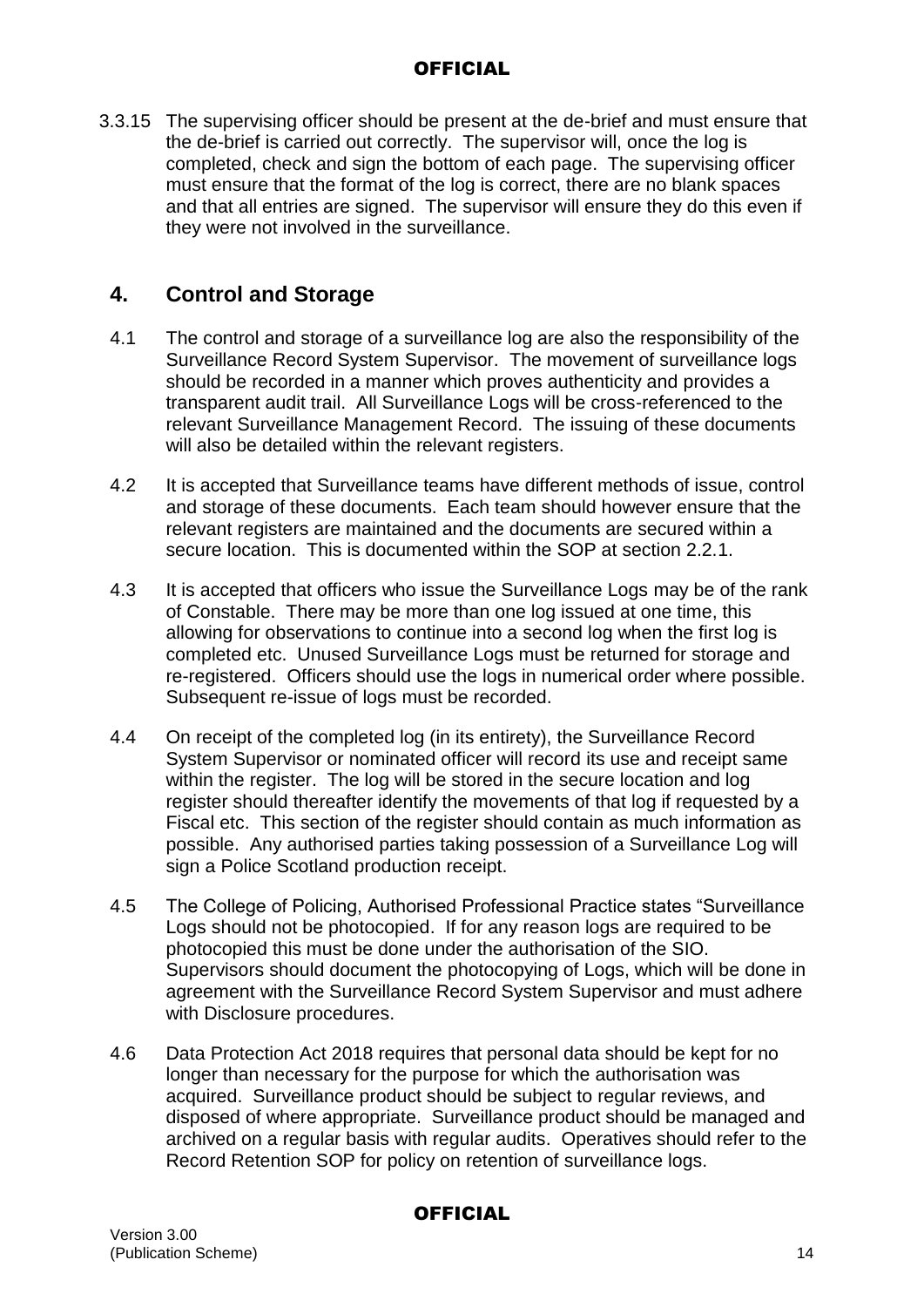# **5. Observation Posts**

5.1 – 5.4 **Information has been removed due to its content being exempt in terms of the Freedom of Information (Scotland) Act 2002, Section 35, Law Enforcement.**

# **6. Mobile Phone / Electronic Device Usage**

6.1 – 6.6 **Information has been removed due to its content being exempt in terms of the Freedom of Information (Scotland) Act 2002, Section 35, Law Enforcement.**

# **7. Technical Surveillance**

7.1 – 7.4 **Information has been removed due to its content being exempt in terms of the Freedom of Information (Scotland) Act 2002, Section 35, Law Enforcement.**

# **8. Protection of Tactics and Intelligence**

8.1 – 8.2 **Information has been removed due to its content being exempt in terms of the Freedom of Information (Scotland) Act 2002, Section 35, Law Enforcement.**

### **9. Statements**

#### **9.1 General Guidance**

- 9.1.1 It is a requirement that a statement submitted in the name of a police officer has been prepared by that officer and contains an accurate and reliable account of the evidence which they can give, from their own recollection or notes.
- 9.1.2 For reasons of operational and personal security, all officers involved in covert enquiries into serious and organised crime or criminals will ensure that they disclose only the relevant personal details. Such officers will supply COPFS with their name (consistent with the name used in any surveillance log), their age, rank, and length of police service.
- 9.1.3 Within the disclosable text of their statement officers will describe their role, including department, for example;

**"I am a Detective Constable within the Police Service of Scotland currently attached to the Specialist Crime Division. I am based within**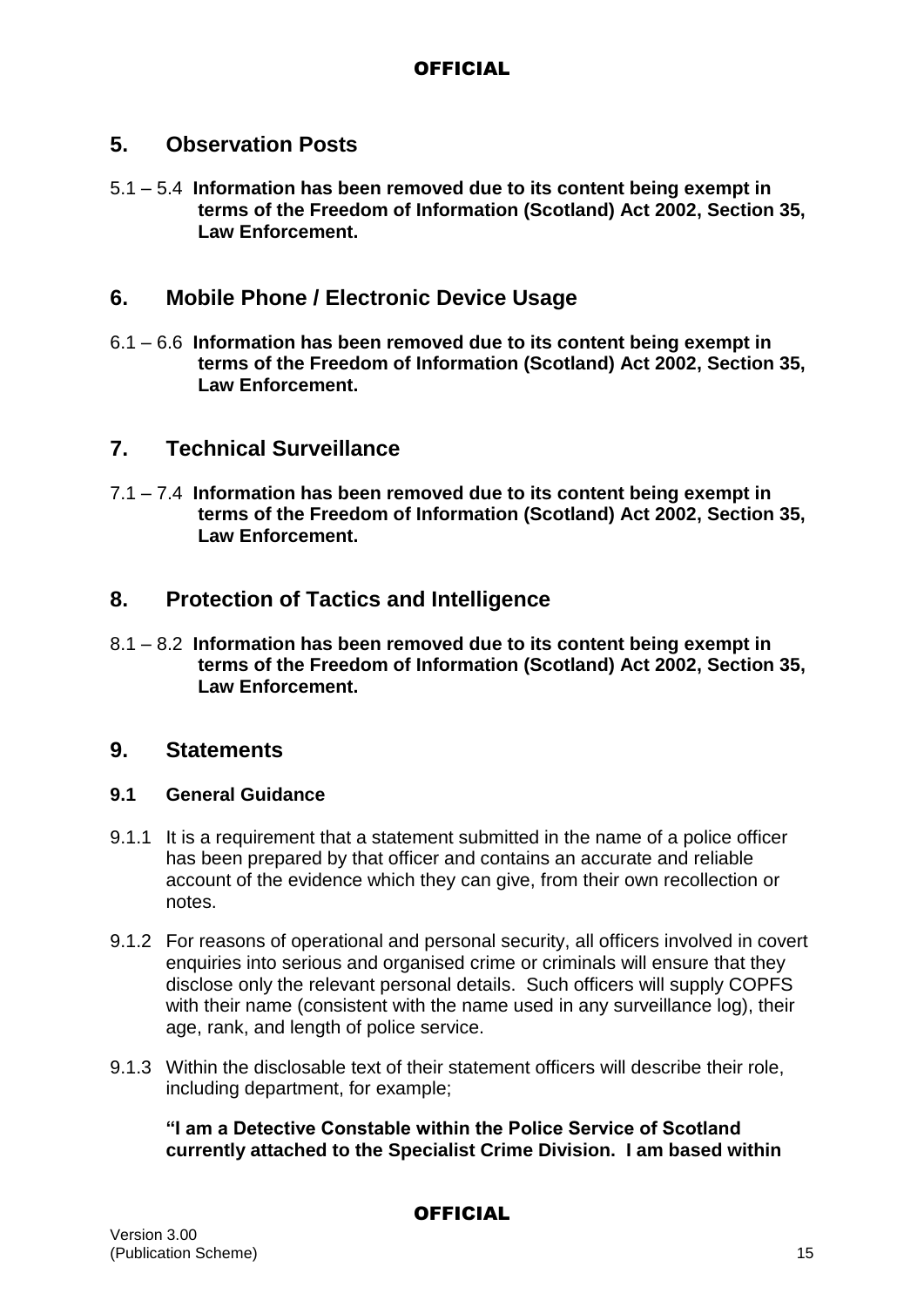**the Organised Crime and Counter Terrorism Unit. I am xx years old and have xx years service".**

- 9.1.4 9.1.17 **Information has been removed due to its content being exempt in terms of the Freedom of Information (Scotland) Act 2002, Section 35, Law Enforcement.**
- 9.1.18 The location of the briefing will not be included in the statement. There is no requirement to ever provide where the briefings / de-briefs take place. It is accepted that these take place at secure locations.
- 9.1.19 At the conclusion of their statement officers will indicate which persons they will be able to identify in court. The full name of persons referred to will be included.
- 9.1.20 If an officer is deployed on surveillance but has no specific observations, it is a requirement that the officer provides a statement stating that they were deployed on surveillance and had no specific observations. All officers deployed on surveillance will be recorded in the SMR and must therefore submit a negative statement.

#### **9.2 Information has been removed due to its content being exempt in terms of the Freedom of Information (Scotland) Act 2002, Section 35, Law Enforcement.**

### **9.3 Surveillance Evidence at Court**

- 9.3.1 The Courts generally accept that some sensitive police methods and tactics should be protected from public disclosure but this will not be allowed to compromise the right of any individual to a fair trial as enshrined in Article 6 of European Convention of Human Rights (ECHR).
- 9.3.2 The Defence is entitled to test the credibility of the evidence and as such they may be permitted by the Judge to ask any question in order to do so.
- 9.3.3 Any sensitive matters relating to the case must be discussed with COPFS by the Senior Investigating Officer (SIO) in order that the Advocate Depute (AD) is able to anticipate any likely difficulties during trial.
- 9.3.4 Agreement will often be reached with COPFS that the most senior member of the surveillance team will give evidence first in order that any questions pertaining to sensitive issues can be put to them.
- 9.3.5 This of course will not always be possible and it is therefore essential that all surveillance officers are familiar with all procedures relating to surveillance questions.
- 9.3.6 Police witnesses must not knowingly mislead the court and cannot refuse to answer questions in court simply because they relate to sensitive surveillance matters. It should be noted that the term 'protection of the court' is not a universal COPFS term and should not be used as a matter of course, not all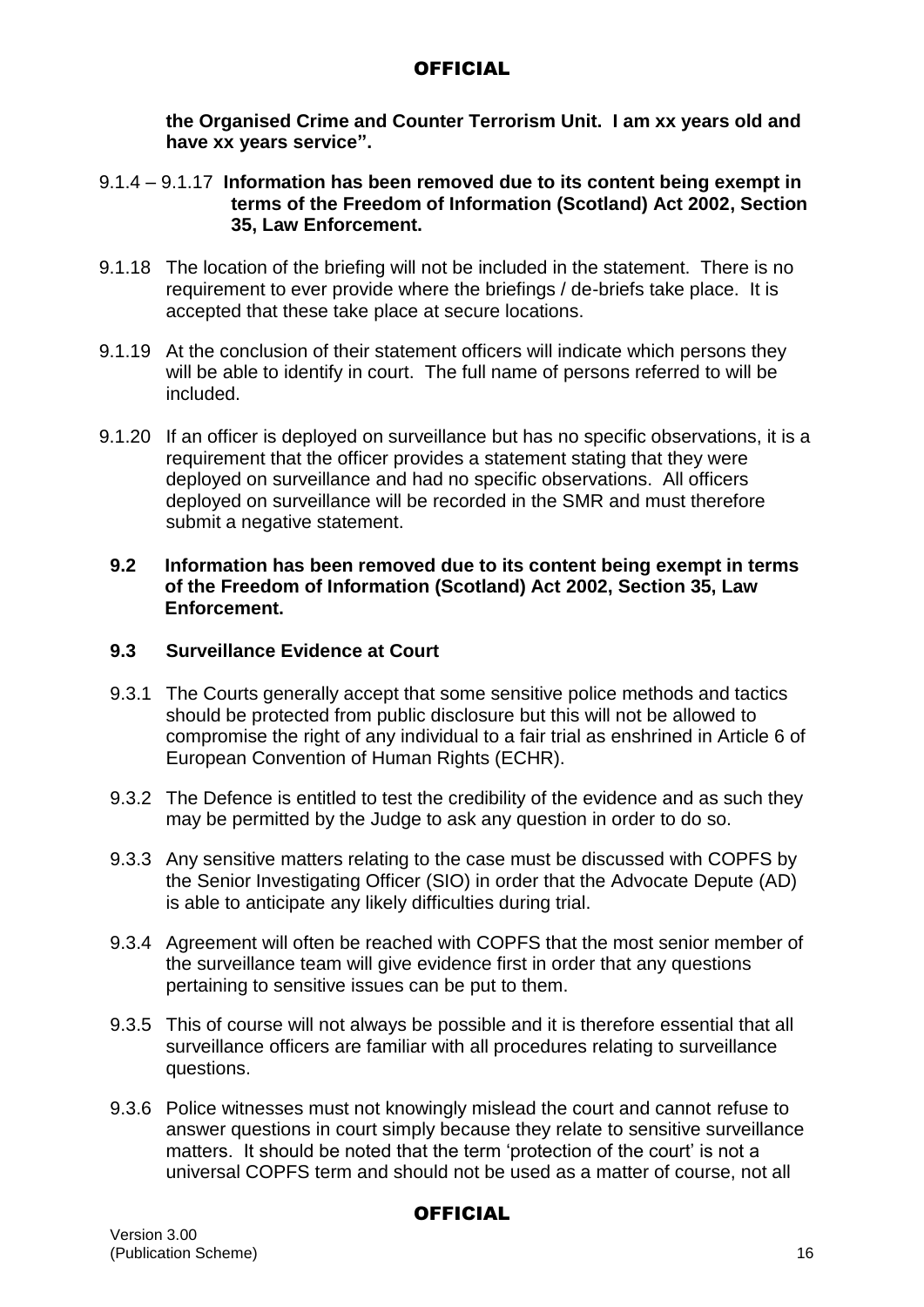Procurator Fiscal Deputes acknowledge its existence or attribute any meaning to it within the court.

9.3.7 The underlying principles of 'need to know' that apply to all intelligence matters should ensure that officers are able to truthfully answer many sensitive questions by stating that they do not know the answer to the question. If they do know the answer to the question but decline to answer they should justify this decision.

### **9.4 Evidence of Identification**

- 9.4.1 Officers are asked when giving evidence in relation to surveillance, how they are able to identify a particular person. Officers must ensure that they can do so legitimately and that they can explain how they were able to do so, for example - professional knowledge prior to the operation, criminal records photograph, surveillance photograph, or subsequent knowledge where identity was established after arrest.
- 9.4.2 If an officer has prior professional knowledge of an individual or has viewed a Criminal History System (CHS) convicted prisoner photograph, they may initially advise the Defence that it would not be in their client's interest to state how the officer knows his client. Should the Defence persist then the facts should be made known to the court.
- 9.4.3 Photographs shown at a briefing or photographs made available to surveillance officers must be retained and be available for any subsequent trial. These should also be noted in the SMR.

#### 9.4.4 – 9.4.6 **Information has been removed due to its content being exempt in terms of the Freedom of Information (Scotland) Act 2002, Section 35, Law Enforcement.**

#### **9.5 Sensitive Aspects of Surveillance**

9.5.1 The Courts generally accept that some sensitive police methods and tactics should be protected from public disclosure but this will not be allowed to compromise the right of any individual to a fair trial as enshrined in Article 6 of European Convention of Human Rights (ECHR). The Defence is entitled to test the credibility of the evidence and as such they may be permitted by the Judge to ask any question in order to do so.

#### 9.5.2 – 9.5.3 **Information has been removed due to its content being exempt in terms of the Freedom of Information (Scotland) Act 2002, Section 35, Law Enforcement.**

# **10. Productions**

10.1 It is imperative that all officers are aware of the importance of the correct procedures to be adopted in the handling, safe storage and accurate recording of the location and movement of productions.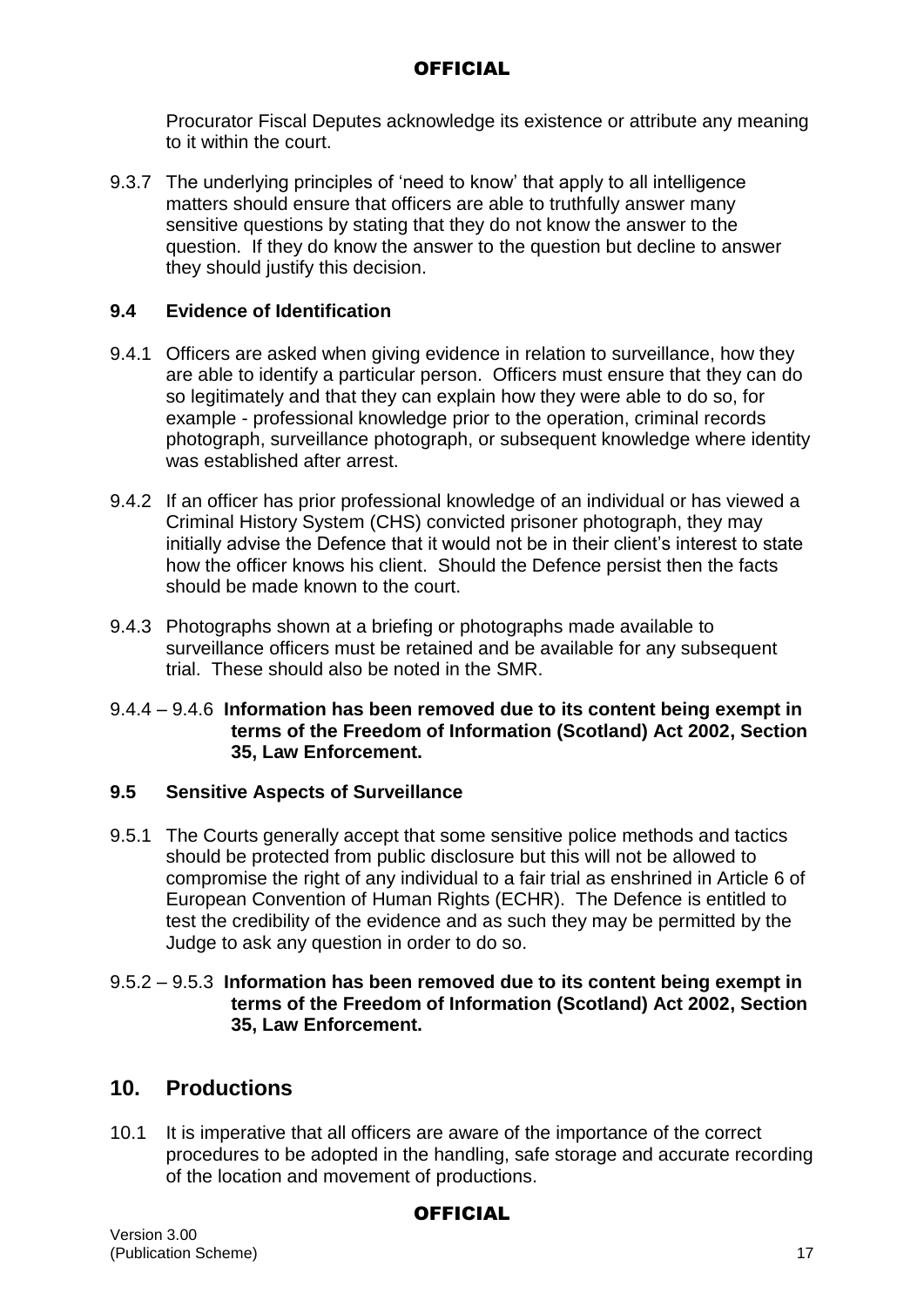10.2 In line with current Police Scotland procedures it is considered best practice to allocate the responsibility of productions to two officers at the earliest opportunity, usually at the beginning of an operation. The officers should be fully briefed by the SIO in relation to the operation's forensic strategy and thereafter must follow the guidance found in the Productions SOP.

# **11. Disclosure**

- 11.1 In its statutory role as a crime investigating agency, Police Scotland act as an agent of the COPFS, reporting the facts of investigations for the consideration of prosecution by way of a Standard Prosecution Report (SPR) or other agreed reporting template.
- 11.2 The content of these reports facilitate prosecution decisions by COPFS, and they therefore must contain accurate summaries of the findings of police investigations, both for and against accused persons.
- 11.3 The decision as to what information should be disclosed to the accused is only the responsibility of COPFS. The Police role in disclosure is one of revelation, i.e. to reveal to COPFS all material obtained or generated during the course of an investigation that may be relevant in order to ensure that the Crown is able to comply with its disclosure obligations.
- 11.4 In all cases consideration must be given to the sensitivity of a document in conjunction with the COPFS.
- 11.5 SMR's will normally be considered sensitive for disclosure purposes. In cases of doubt, advice should be sought.
- 11.6 Any independent material (e.g. Notes) generated by an operative during the course of a briefing or a surveillance tour of duty must be retained and, where necessary, the disclosure officer must be informed for appropriate action, i.e. material which would become relevant in any subsequent criminal case.

# **12. Surveillance Management Record (SMR)**

- 12.1 The SMR is designed to provide a sequential record of the administration of a surveillance deployment, and one must be completed for every surveillance deployment. The SMR will normally be completed by the nominated supervisor or surveillance commander who has been placed in charge of that deployment.
- 12.2 It follows that more complex or lengthy deployments involving a greater number of officers are likely to involve more logistical and administrative issues than short term deployments of a few officers; however there are certain requirements which will always be completed.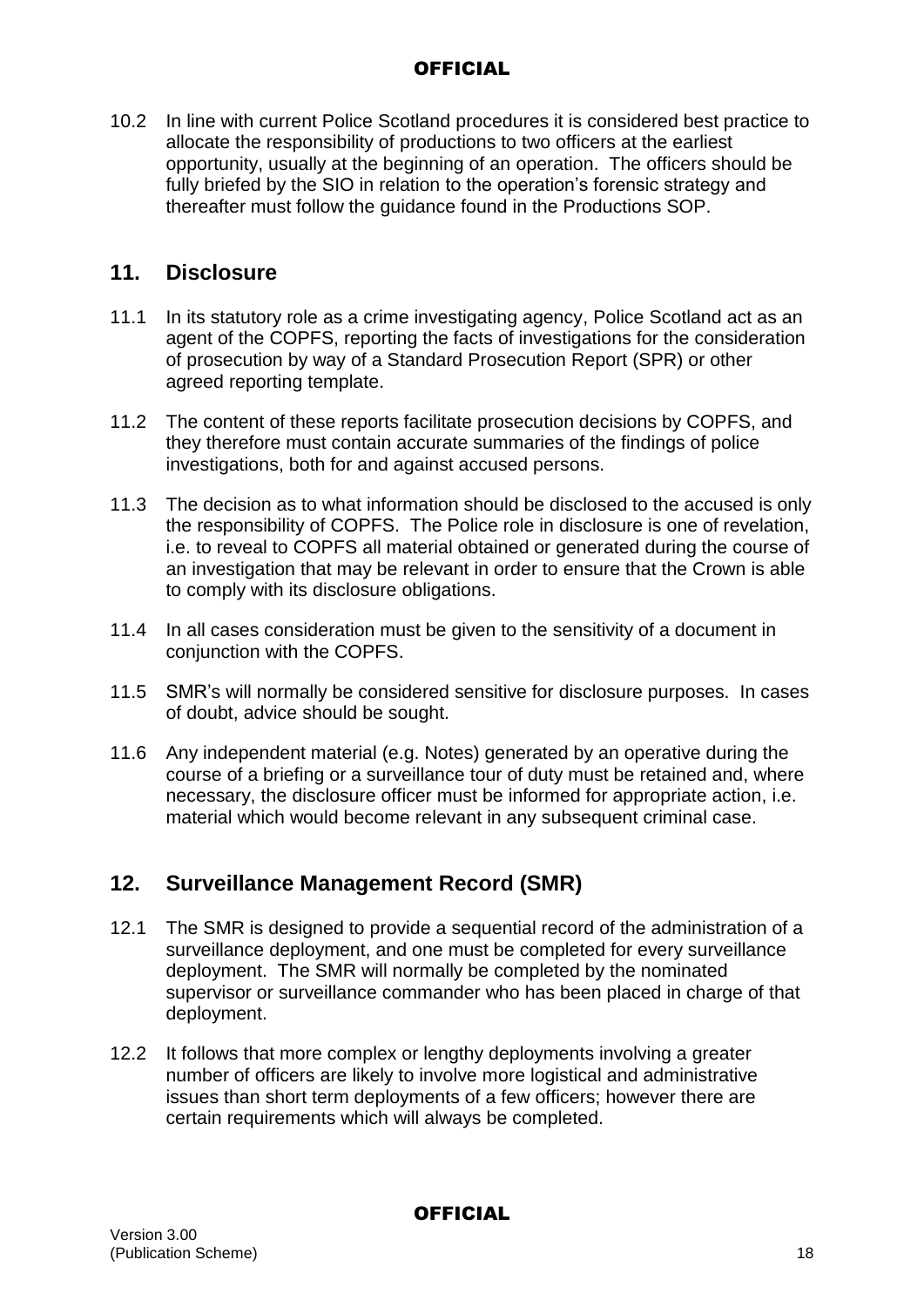- 12.3 The SMR must be formatted as follows (this reflects the surveillance log format):
	- It must be a bound book containing consecutively numbered pages;
	- It must have nothing on the outside cover that could identify the book as a surveillance document;
	- It must have a unique serial number printed on it.
- 12.4 The SMR must contain obligatory content as detailed below:
	- **Title Page**
	- **Details of Briefing** This section should be completed at the time of the briefing. It is not intended to replace any operational briefing sheet or order which may also have been produced. It is vital that all operatives deployed on surveillance are aware of what they have been authorised to do and that they have been shown any images of subject where available to allow them to make an identification for the purposes of surveillance.
	- **Officers attending Briefing** All officers attending the briefing need to be recorded on the SMR. The duty start times of those due to be deployed on surveillance must be recorded to allow the surveillance commander to monitor any fitness for duty and health and safety concerns which may arise from prolonged deployment. The SMR will record a comprehensive list of the name of all officers deployed on surveillance. The format will be initial and surname only.
	- **Officers Joining/Leaving the Team** Supervisors should note any changes to the make-up of the team during the deployment together with any relevant reasons e.g. re-deployed on other duties or stood down for domestic reasons.
	- **Working Time Directive** Supervisors should record here any considerations or decisions made regarding the prolonged deployment of operatives. For example, the justification for officers commencing duties following a rest period of less than 11 hours; the use of officers who have exceeded the threshold; any special considerations for motorcyclists; or any other consideration which may affect the officers fitness or willingness to continue duties.
	- **Results of Enquires Carried Out** Provides a format for recording the progress and results of any dynamic checks made during the deployment.
	- **Visual Imagery Taken**  A section to list the types and references of any footage/capture of which has been collected during the course of the deployment.
	- **Productions** No 'actions' taken by operatives should be recorded in the surveillance log. This section of the SMR is the place to list any items recovered which may become productions, together with any actions taken by the officer to secure evidence.
	- **De-brief** The primary purpose of the debrief section in the SMR is for the de-brief of the surveillance log. Other tactical or strategic debriefs may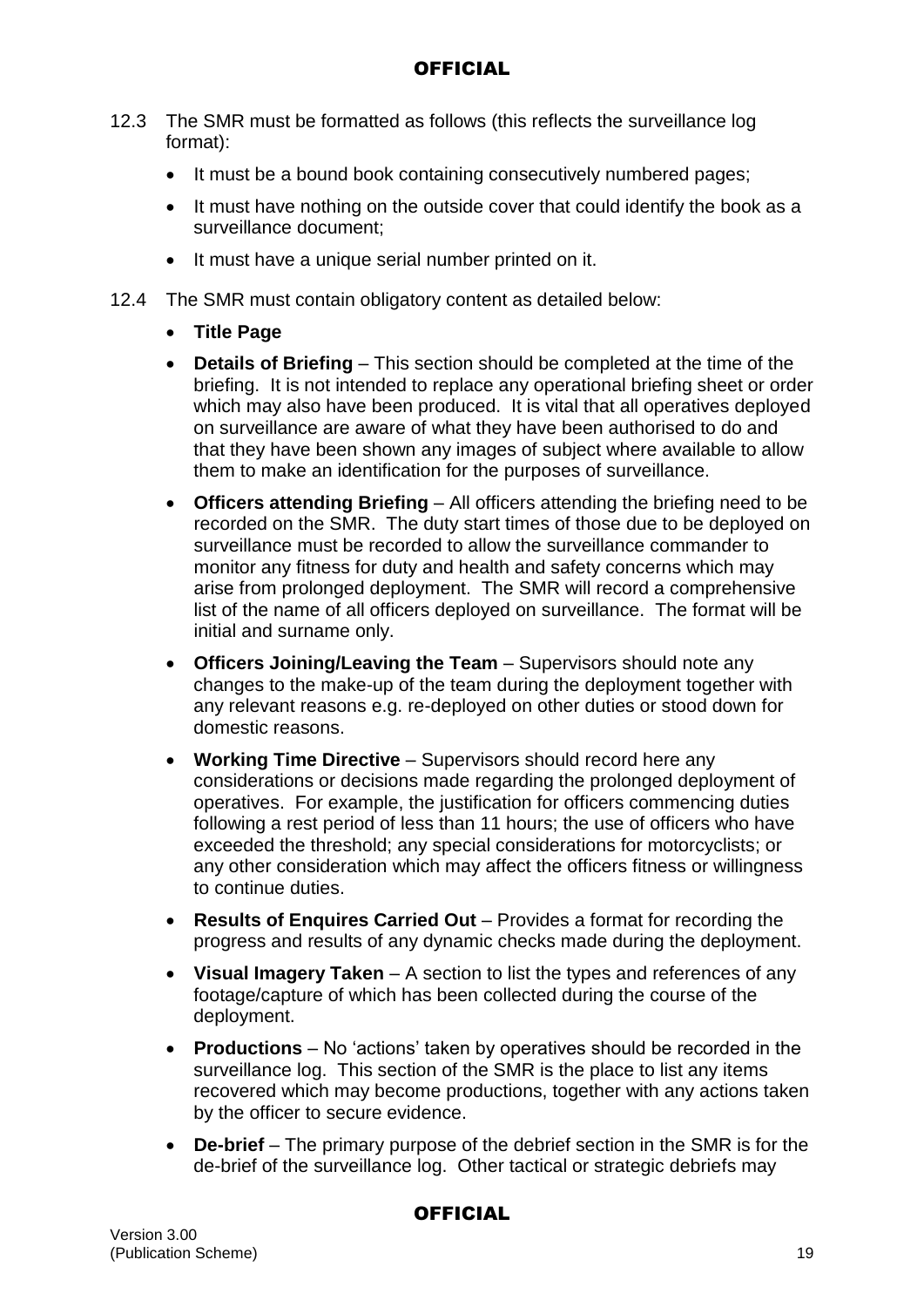take place at a later stage for some operations. Every officer who has been deployed on the surveillance is required to sign the SMR, regardless of whether they have observed events. There is a separate section for those officers to sign who were deployed but could not attend the de-brief.

- **Dynamic Operational Notes** For any other issue that arises during the course of the surveillance deployment that is not covered elsewhere. This is not exhaustive and is not intended to be prescriptive as to the format. For example, any dynamic risk assessments made, any significant decisions or changes of operational strategy affecting the surveillance. Other considerations for this section are Identification Rationale; Noteworthy events, i.e. change in objectives, joint operations, compromises, collateral intrusion, technical support or Mobile Armed Support to Surveillance (MASTS).
- 12.5 It is imperative that SMRs do not duplicate information contained within the surveillance log book or intelligence received during the course of a surveillance deployment.
- 12.6 Upon completion of the surveillance deployment and the de-brief, the SMR must be returned and stored securely with the original surveillance log book(s).
- 12.7 When cases are being prepared for court, the Disclosure Officer and SIO will need to be aware that the SMR is designed to remove all tactical aspects of surveillance from the surveillance log. As such SMRs will normally be regarded as sensitive for disclosure purposes, if indeed they have any relevance to the prosecution or defence case. This does not override the obligation under Part 6 of the Criminal Justice and Licensing (Scotland) Act 2010 to reveal to COPFS any material which may either undermine the prosecution case or assist the defence case – if the Disclosure Officer and SIO consider that any such material has been recorded in the SMR this must be brought to the attention of the prosecutor at the earliest opportunity.
- 12.8 The GPMS must also be applied on completion of the document.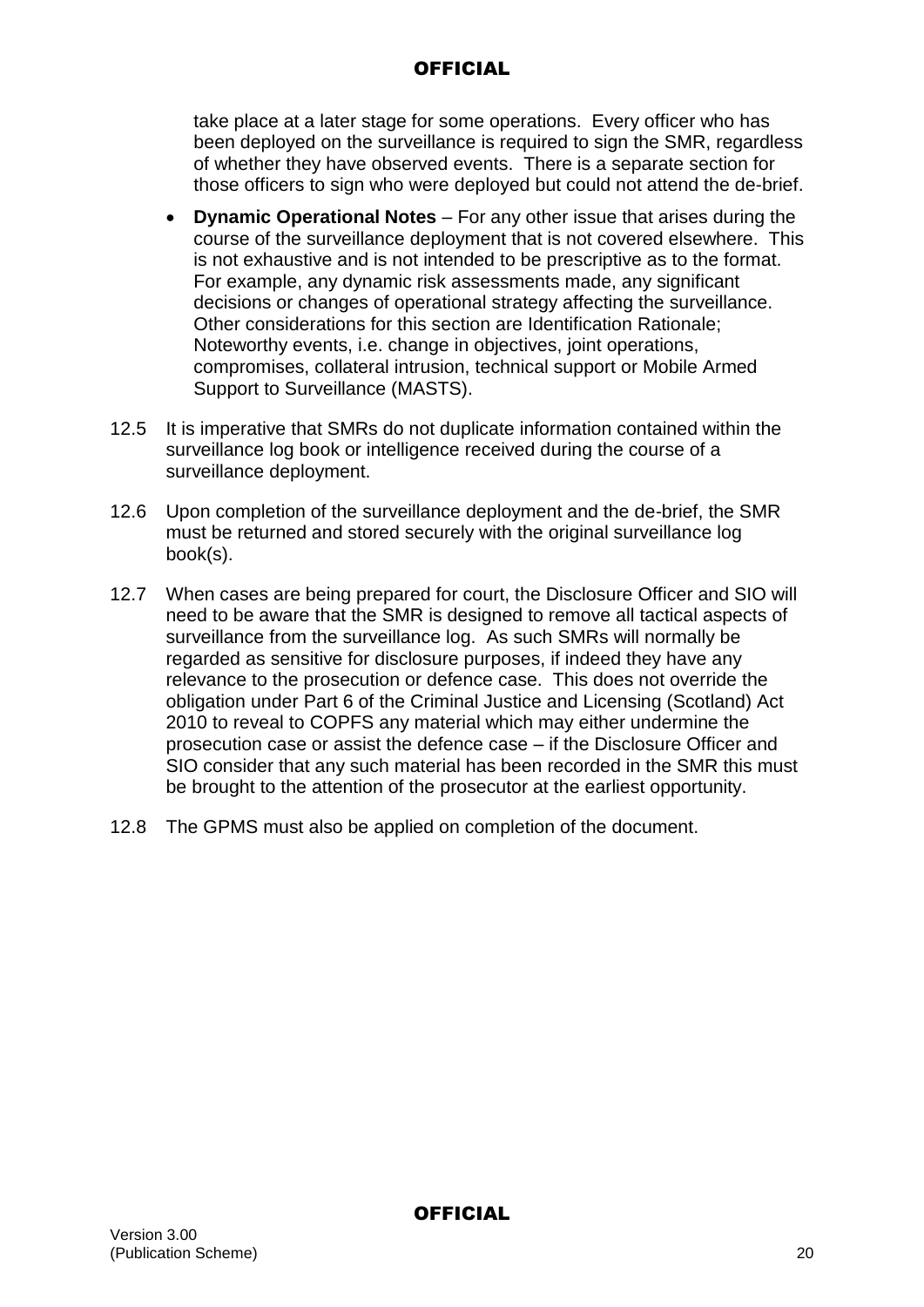# **13. Surveillance Compromise**

- 13.1 Any criminal awareness or behaviour in relation to covert tactics should be regarded as a surveillance compromise. There is no requirement for a compromise to be confirmed, the mere demonstration of awareness provides sufficient grounds to record such an instance. The pace of technological change and advances in covert techniques broadens the scope of how such compromises may occur, this is not restricted to, but could include;
	- Conventional surveillance
	- Technical surveillance
	- Internet
	- Other covert methods
- 13.2 The National Compromise Database (NCD) is maintained by the National Crime Agency (NCA), who retains all submissions for law enforcement agencies in the United Kingdom (UK). The NCA require submissions of all perceived compromises including intelligence of this nature. **It should also be stressed that officers' personal opinions and beliefs are both relevant and valuable for the purposes of the NCD.**
- 13.3 As a matter of good practice, compromises should be identified at team debriefs, and the details submitted onto a NCD form. The completed form should then be forwarded to the respective CAB for that region. The CAB will retain a copy of the compromise report before notifying the NCA administrator and relevant Authorising Officer(s).
- 13.4 An NCA bulletin is held in the Surveillance Module Application and CAB Guidance Documents section of the force intranet which fully defines the NCA intelligence requirements relative to the management of surveillance compromise. It is incumbent of all staff working in the covert arena to familiarise themselves with the content of the document in order that Police Scotland staff contribute appropriately to the database.
- 13.5 There will be no reference to surveillance compromise(s) within a surveillance log.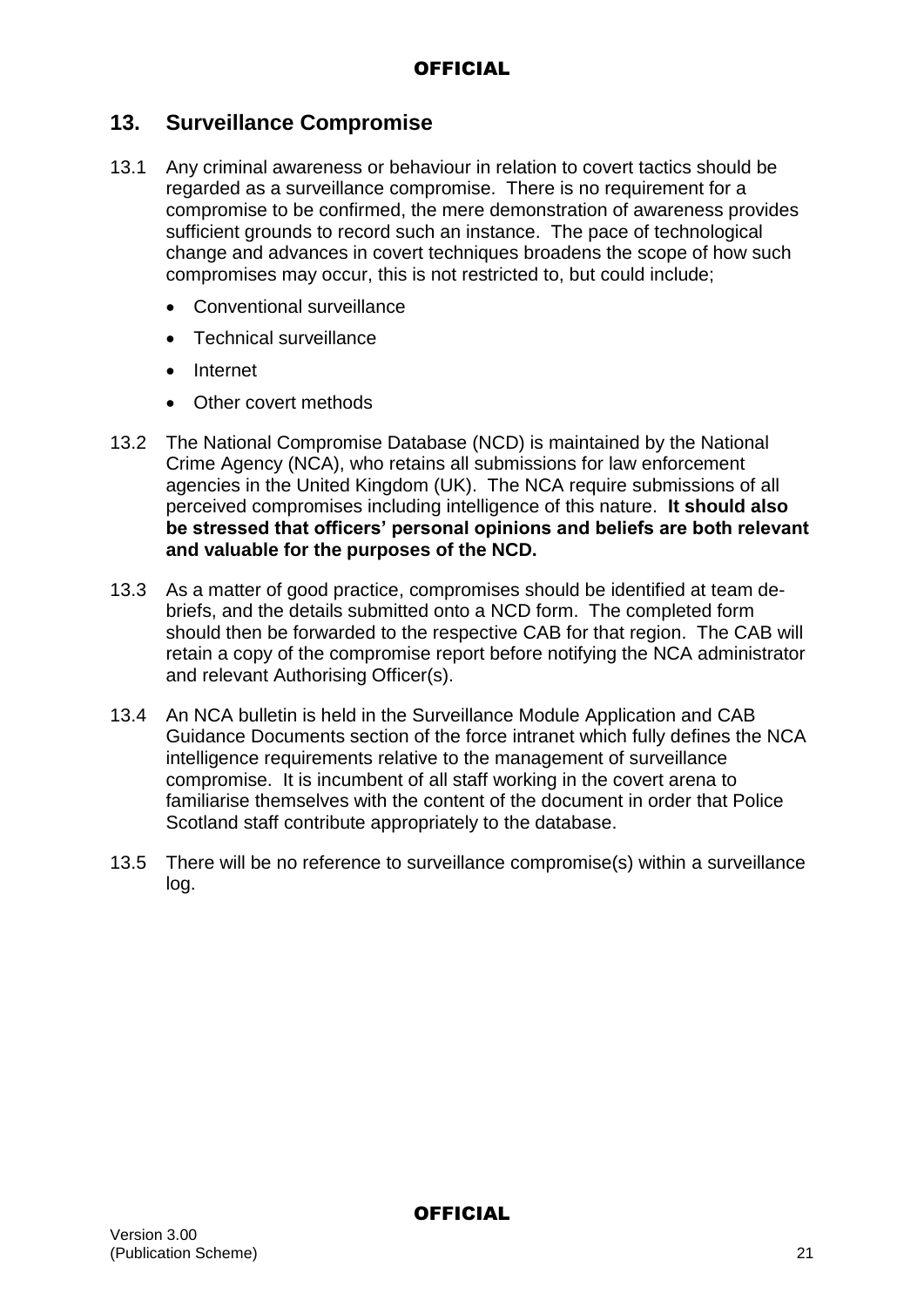# **Appendix 'A'**

# **List of Associated Legislation**

- The Regulation of Investigatory Powers (Scotland) Act 2000
- The Regulation of Investigatory Powers Act 2000
- The Police Act 1997 (Part III)
- Human Rights Act 1998
- Data Protection Act 2018